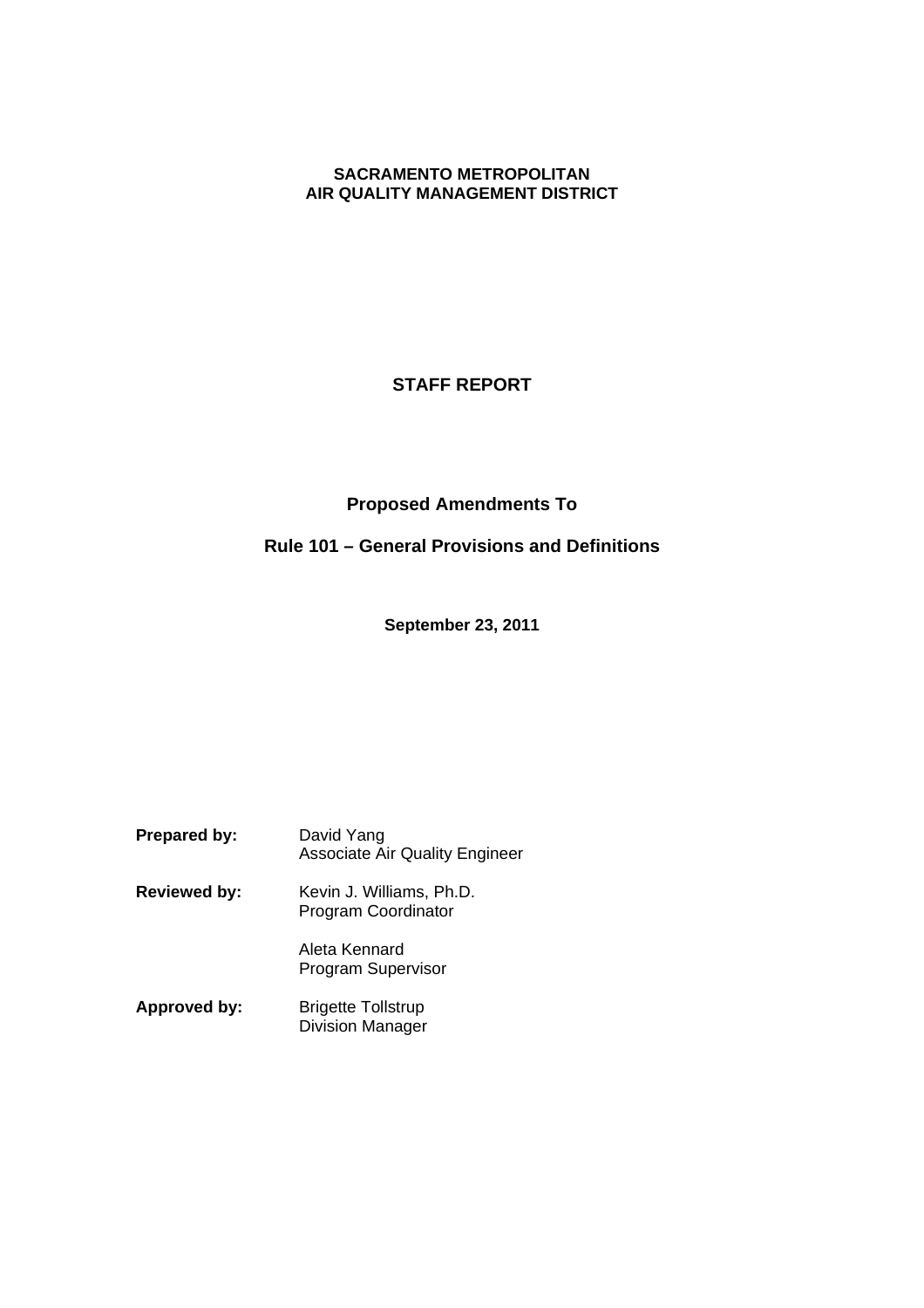# **EXECUTIVE SUMMARY**

Since Rule 101, General Provisions and Definitions, was last amended on September 3, 1998, the United States Environmental Protection Agency (EPA) has revised the federal definition of volatile organic compound (VOC) in Title 40, Part 51 of the Code of Federal Regulations several times to include additional compounds that negligibly contribute to the formation of ozone. The following eight compounds were added to the list:

- 1,1,1,2,2,3,3-heptafluoro-3-methoxy-propane (n-C<sub>3</sub>F<sub>7</sub>OCH<sub>3</sub> or HFE-7000)
- 3-ethoxy-1,1,1,2,3,4,4,5,5,6,6,6-dodecafluoro-2-(trifluoromethyl) hexane (HFE-7500)
- 1,1,1,2,3,3,3-heptafluoropropane (HFC-227ea)
- $\bullet$  methyl formate (HCOOCH<sub>3</sub>)
- 1,1,1,2,2,3,4,5,5,5-decafluoro-3-methoxy-4-trifluoromethyl-pentane (HFE-7300)
- propylene carbonate
- dimethyl carbonate
- tertiary butyl acetate (TBAc)

After reviewing each of the above compounds, Staff is proposing to amend Rule 101 to include HFE-7000, HFE-7500, HFE-7300, methyl formate, dimethyl carbonate and propylene carbonate to the list of exempt compounds. These compounds will not adversely impact human health or the environment. However, at this time, Staff is not proposing to exempt HFC-227ea or TBAc until more information becomes available to adequately determine whether or not these compounds will adversely impact human health or the environment.

In addition, Staff is proposing minor changes to add the common names for two compounds already included in Rule 101: HFE-7100 for 1,1,1,2,2,3,3,4,4-nonafluoro-4-methoxy-butane  $(C_4F_9OCH_3)$  and HFE-7200 for 1-ethoxy-1,1,2,2,3,3,4,4,4-nonafluorobutane  $(C_4F_9OC_2H_5)$ .

# **BACKGROUND**

Ground level ozone is a secondary pollutant formed from photochemical reactions of nitrogen oxides (NOx) and VOCs in the presence of sunlight. Ozone is a strong irritant that adversely affects human health and damages crops and other environmental resources. As documented by the EPA in the most recent Criteria Document for ozone<sup>1</sup>, both short-term and long-term exposure to ozone can irritate and damage the human respiratory system, resulting in:

- decreased lung function;
- development and aggravation of asthma;
- increased risk of cardiovascular problems such as heart attacks and strokes;
- increased hospitalizations and emergency room visits; and
- premature deaths.

The District is currently designated as a nonattainment area for both the state and federal ozone standards. Since VOCs are a precursor to ozone, one of the strategies to control ozone pollution is to reduce VOC emissions from existing stationary sources by establishing more

<sup>&</sup>lt;sup>1</sup> "Air Quality Criteria for Ozone and Related Photochemical Oxidants", U.S. EPA, February 2006.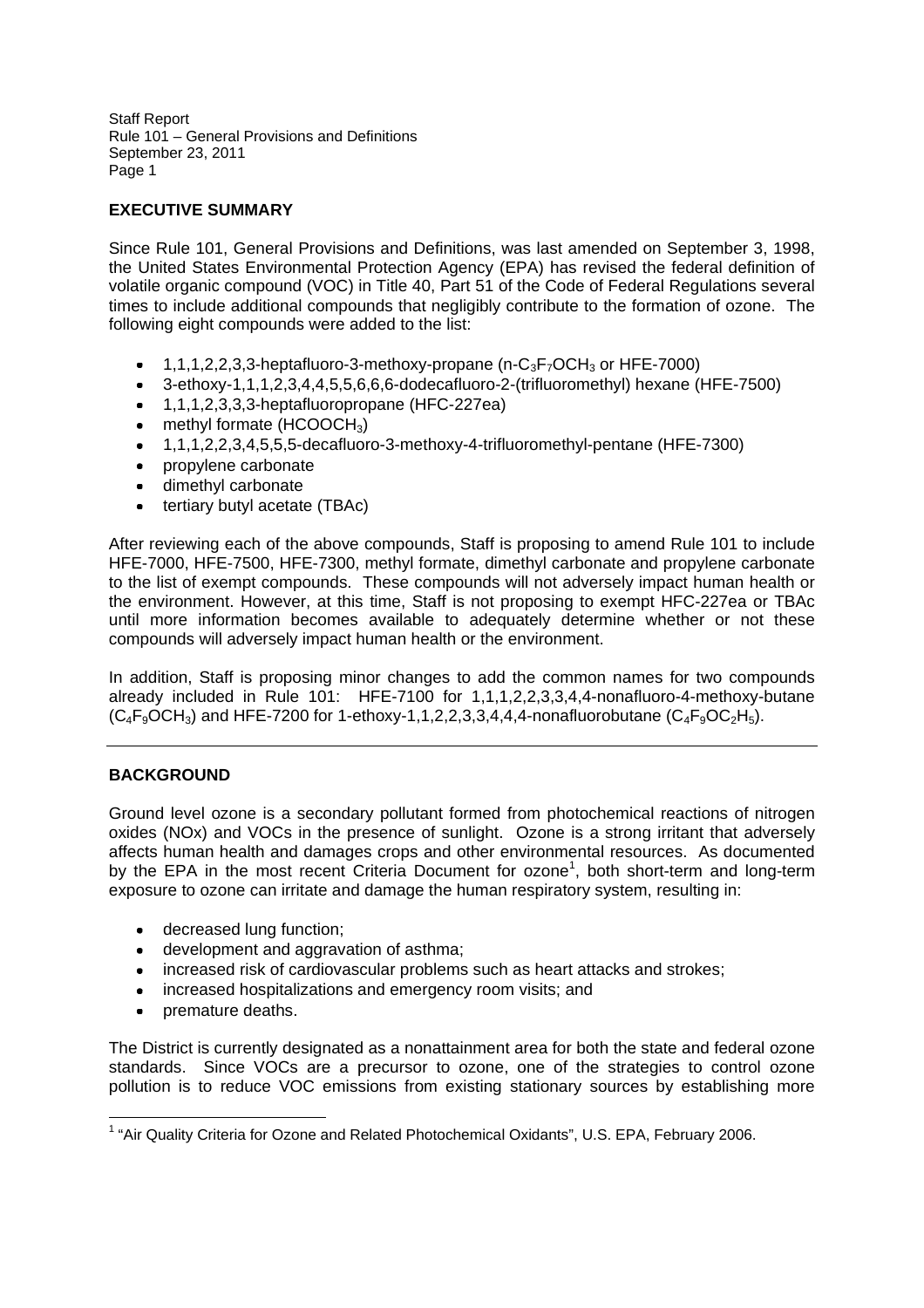stringent VOC emission limits. One method for complying with low VOC emission limits is through the use of organic compounds with negligible reactivity for ozone formation, also known as exempt compounds. Exempt compounds are listed in Rule 101.

Rule 101 was last amended on September 3, 1998. Since then, EPA has revised the federal definition of VOC $2$  four times to add eight chemical compounds to the list of exempt compounds. This list consists of chemical compounds that are excluded from the federal VOC definition based on the compound's negligible contribution to the formation of ground level ozone.

Different organic compounds have different levels of reactivity. Some organic compounds do not react to form ozone at the same rate or to the same extent as other organic compounds. EPA has a policy to exempt organic compounds from the definition of VOC if the compounds have negligible levels of reactivity. By exempting non-reactive compounds, EPA helps states and air districts focus their efforts on organic compounds that significantly increase ozone concentrations.

EPA compares the reactivity of a compound to the reactivity levels of ethane. Compounds with reactivity levels less than or equal to the reactivity levels of ethane may be deemed negligibly reactive and exempted from the federal definition of VOC. EPA uses three methods to determine if a compound is negligibly reactive. The first method is based on the reaction rate constant of hydroxyl radical (known as  $K_{\text{oh}}$ ) in the air. This reaction is the first step in a series of chemical reactions in the formation of ozone. If this reaction is slow (smaller  $K_{oh}$  value), then the compound will not likely form ozone at a fast rate. The other two methods are based on the maximum incremental reactivity (MIR) expressed either on a reactivity per gram basis (grams of ozone formed per gram of VOC) or on a reactivity per mole basis (grams of ozone formed per mole of VOC). The MIR methods consider the activities from all steps in the ozone formation process from a specific organic compound as opposed to just the first step of the chemical reaction.

Table 1 lists the eight compounds that EPA has added to their exempt list and compares the reactivity levels of each compound to that of ethane. It is apparent that propylene carbonate, dimethyl carbonate, and tertiary butyl acetate (TBAc) were exempted using the MIR methods, since the respective  $K_{\text{ob}}$  value of each compound was greater than the  $K_{\text{ob}}$  value of ethane.

 $2$  40 CFR 51.100(s).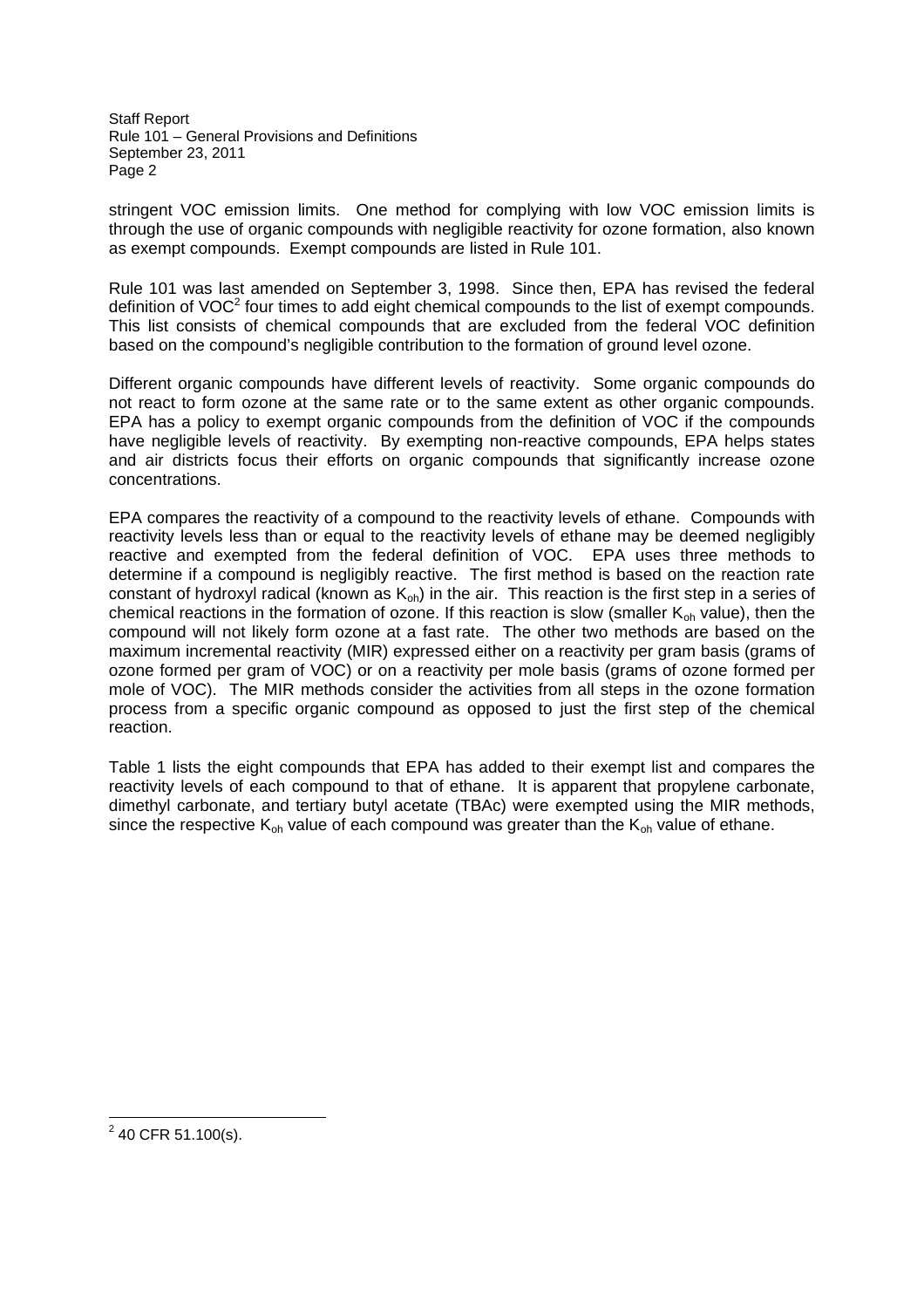| <b>Federal</b><br><b>Register</b><br><b>Reference</b> | <b>EPA Exempt Compound</b>                                                                | $K_{oh}$               | <b>MIR</b><br>(mole<br>basis) | <b>MIR</b><br>(mass<br>basis) |
|-------------------------------------------------------|-------------------------------------------------------------------------------------------|------------------------|-------------------------------|-------------------------------|
|                                                       | <b>Ethane</b>                                                                             | $2.40 \times 10^{-13}$ | 8.12                          | 0.27                          |
| 69 FR 69290                                           | 1,1,1,2,2,3,3-heptafluoro-3-methoxy-<br>propane<br>$(n-C_3F_7OCH_3$ or HFE-7000)          | $1.20 \times 10^{-14}$ | ND.                           | ND                            |
| 69 FR 69290                                           | 3-ethoxy-1,1,1,2,3,4,4,5,5,6,6,6-<br>dodecafluoro-2(trifluoromethyl) hexane<br>(HFE-7500) | $2.20 \times 10^{-15}$ | ND.                           | ND.                           |
| 69 FR 69290                                           | 1,1,1,2,3,3,3-heptafluoropropane<br>(HFC-227ea)                                           | $1.09 \times 10^{-15}$ | ND.                           | ND.                           |
| 69 FR 69290                                           | methyl formate (HCOOCH <sub>3</sub> )                                                     | $2.27 \times 10^{-13}$ | <b>ND</b>                     | 0.053                         |
| 72 FR 2193                                            | 1,1,1,2,2,3,4,5,5,5-decafluoro-3-<br>methoxy-4-trifluoromethyl-pentane<br>(HFE-7300)      | $1.50 \times 10^{-14}$ | ND.                           | ND.                           |
| 74 FR 3437                                            | propylene carbonate                                                                       | 6.90 x $10^{-13}$      | 27.56                         | 0.27                          |
| 74 FR 3437                                            | dimethyl carbonate                                                                        | $3.49 \times 10^{-13}$ | 5.04                          | 0.056                         |
| 69 FR 69298                                           | tertiary butyl acetate (TBAc)                                                             | 4.25 x $10^{-12}$      | 27.88                         | 0.24                          |

# **Table 1: Exempt Compounds**

ND = Not Determined

Compounds exempted from the federal VOC definition are not automatically exempted from District rules and regulations. The District considers a number of factors, including potential uses, impact on human health, and environmental concerns before adding federally-exempt compounds to Rule 101.

# **LEGAL MANDATES**

## **Federal Mandates:**

The District is designated "severe" nonattainment for the federal 8-hour ozone standard. In February 2009, the districts of the Sacramento Federal Nonattainment Area adopted an attainment plan to achieve the federal 8-hour ozone standard by 2018.

Clean Air Act (CAA) section  $172(c)(1)$  specifies that State Implementation Plans for nonattainment areas must include "reasonably available control measures" (RACM), including "reasonably available control technology" (RACT), for sources of emissions.

The proposed amendments to Rule 101 will allow manufacturers and sources more flexibility in developing and using low VOC products that may ultimately lead to feasible, lower VOC emission limits.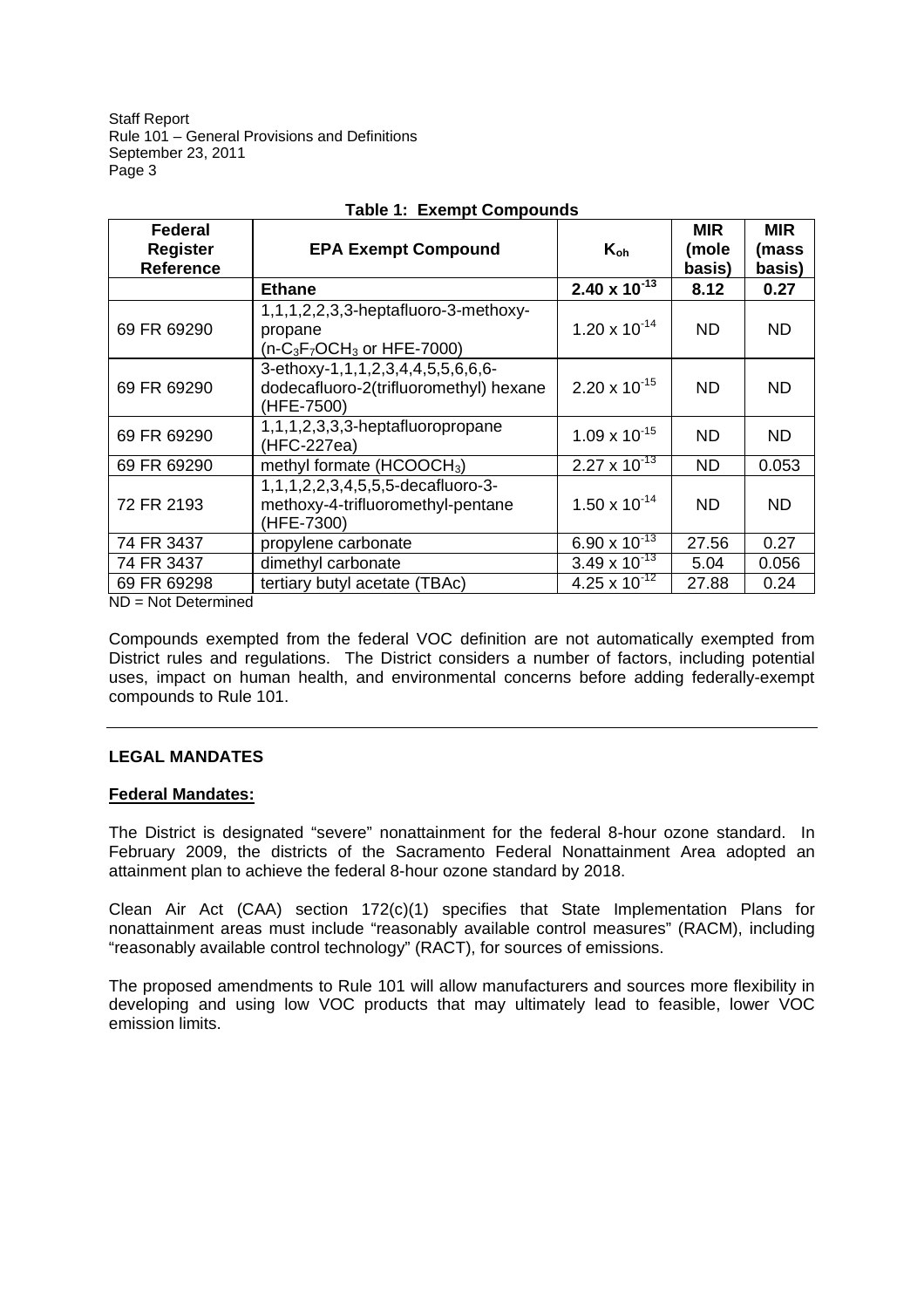# **State Mandates:**

The District is designated "serious" nonattainment for the state ozone standard. The California Clean Air Act requires areas designated as "serious" to adopt control measures required in Section 40919 of the California Health and Safety Code (HSC).

- California HSC Section 40919 requires districts with serious nonattainment for ozone to adopt Best Available Retrofit Control Technology (BARCT) for all existing permitted sources. BARCT means an emission limitation that is based on the maximum degree of reduction achievable, taking into account environmental, energy, and economic impacts by each class or category of sources $^3$ .
- Transport Mitigation Emission Control Requirements: Title 17, Section 70600 of the California Code of Regulations requires that districts within the areas of origin of transported air pollutants, as identified in Section 70500(c), include sufficient emission control measures (including "all feasible measures" and BARCT) in their attainment plans for ozone to mitigate the impact of pollution sources within their jurisdictions on ozone concentrations in downwind areas commensurate with the level of contribution. An upwind district must comply with the transport mitigation planning and implementation requirements set forth in this section regardless of its attainment status, unless the upwind district complies with the requirements of Section 70601.

The proposed amendments to Rule 101 will allow manufacturers and sources more exempt compounds to use in meeting VOC limits, and this may lead to more stringent and feasible BARCT requirements.

## **PROPOSED AMENDMENTS**

Staff is proposing to amend Rule 101 to incorporate the following compounds into the list of exempt compounds in Section 204:

- 1,1,1,2,2,3,3-heptafluoro-3-methoxy-propane (n- $C_3F_7OCH_3$  or HFE-7000)  $\bullet$
- $\bullet$ 3-ethoxy-1,1,1,2,3,4,4,5,5,6,6,6-dodecafluoro-2-(trifluoromethyl) hexane (HFE-7500)
- Methyl formate
- 1,1,1,2,2,3,4,5,5,5-decafluoro-3-methoxy-4-trifluoromethyl-pentane (HFE-7300)
- Dimethyl carbonate
- $\bullet$ Propylene carbonate

Each compound is discussed in detail below:

**1,1,1,2,2,3,3-heptafluoro-3-methoxy-propane (n-C3F7OCH<sup>3</sup> or HFE-7000):** On November 29, 2004, EPA exempted this compound from the federal definition of VOC because the  $K_{oh}$  value of HFE-7000 is less than the  $K_{\text{oh}}$  value of ethane. HFE-7000 may be used as a refrigerant or as an aerosol propellant. This compound is classified as a hydrofluoroether (HFE). In general, HFEs have an ozone depletion potential (ODP) of zero and may be acceptable substitutes for some chlorofluorocarbons (CFCs) and hydrochlorofluorocarbons (HCFCs). HFE-7000 is listed

<sup>3</sup> California Health and Safety Code Section 40406.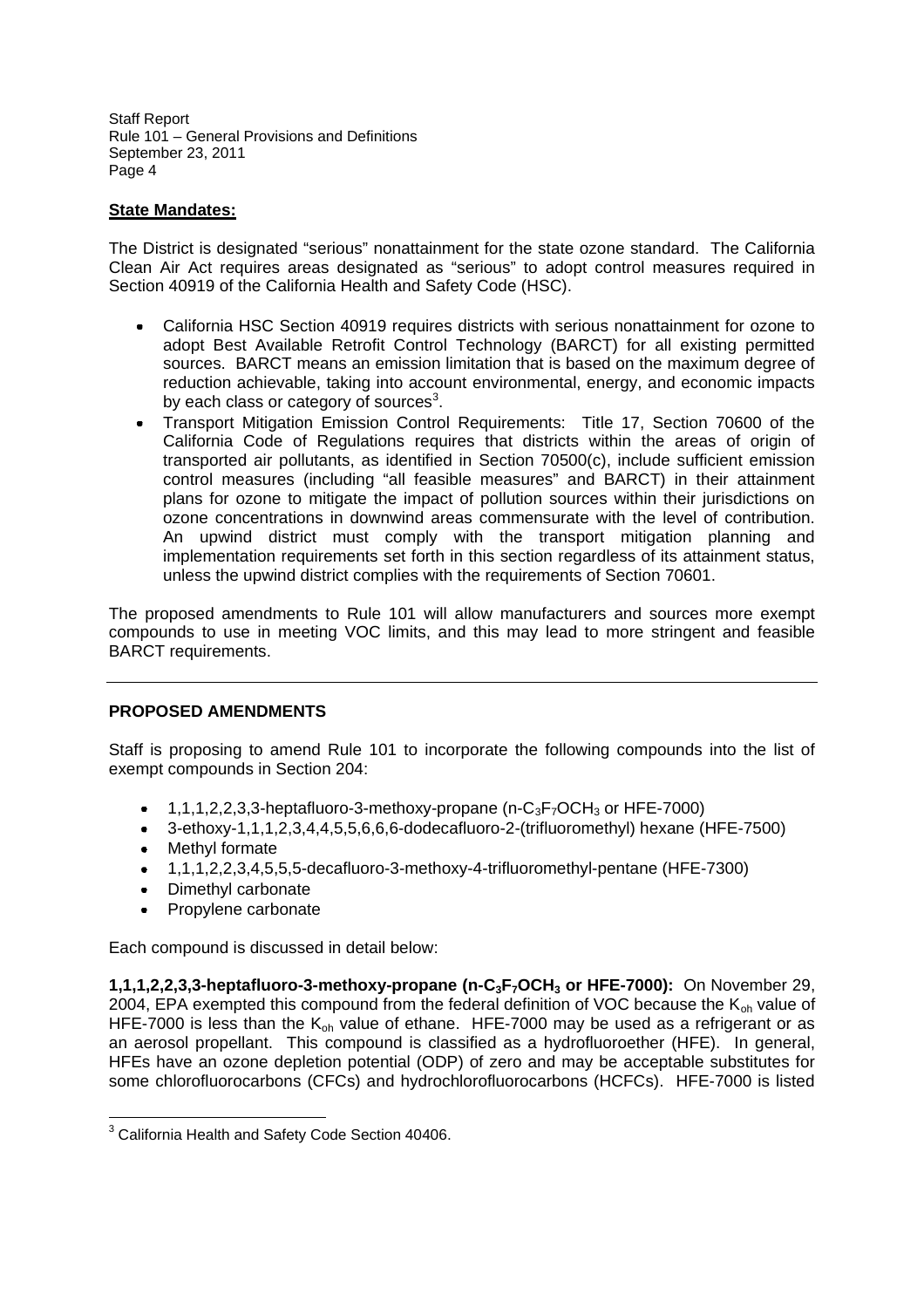as an acceptable replacement for trichlorofluoromethane (CFC-11) and 1,1,2-trichloro-1,2,2 trifluoroethane (CFC-113) in EPA's Significant New Alternative Policy (SNAP) program<sup>4</sup>. The SNAP program evaluates and regulates substitutes for ozone-depleting chemicals that are being phased out under the stratospheric ozone protection provisions of the federal Clean Air Act. Both CFC-11 and CFC-113 are currently on the District's list of exempt compounds in Rule 101. HFE-7000 is estimated to have a global warming potential (GWP) between 140 and 400. The GWP of HFE-7000 is low compared to CFC-11 (GWP of 4000) and CFC-113 (GWP of 5000).

In a report titled "Risk Screen on the Use of Substitutes for Ozone-Depleting Substances", EPA assessed the potential health impacts of including HFE-7000 in EPA's SNAP Program<sup>5</sup>. The study screened the potential risks to workers for occupational exposure and to the general public from exposure of ambient air releases of HFE-7000. EPA determined that the exposure of HFE-7000 to workers and the general population is expected to be below the level of concern for non-cancer risk. In addition, according to the final rule to exempt four compounds from the definition of VOC as published in the Federal Register<sup>6</sup>, HFE-7000 is very similar in structure, toxicity, and atmospheric properties to other HFE compounds such as  $C_4F_9OCH_3$  (HFE-7100) and  $C_4F_9OC_2H_5$  (HFE-7200). In March 2008, CARB conducted an Environmental Impact Assessment of Selected Halogenated Chemicals, where HFE-7100 and HFE-7200 were among the seven compounds that were evaluated. CARB determined that HFE-7100 and HFE-7200 are not chemical carcinogens to humans and have an acute and chronic Hazard Index of less than 1<sup>7</sup>, which indicates no adverse human health effects are expected to occur. Staff expects HFE-7000 to have low health impacts, similar to that of HFE-7100 and HFE-7200.

Staff is proposing to exempt HFE-7000 from the District's definition of VOC because this compound would not have an adverse impact on human health or the environment. In addition, this compound may have significant benefits to stratospheric ozone depletion and global warming concerns.

**3-ethoxy-1,1,1,2,3,4,4,5,5,6,6,6-dodecafluoro-2-(trifluoromethyl) hexane (HFE-7500):** On November 29, 2004, EPA exempted this compound from the federal definition of VOC because the  $K_{oh}$  value of HFE-7500 is less than the  $K_{oh}$  value of ethane. HFE-7500 may be used as a refrigerant. Similar to HFE-7000, this compound is classified as a HFE and has an ODP of zero. In EPA's SNAP program, HFEs, as a class, have been identified as possible substitutes for CFCs. HFE-7500 is estimated to have a GWP of 100. The GWP of HFE-7500 is low compared to CFCs. In general, CFCs have very high GWPs, usually greater than 1,000.

The Product Specification Sheet published by 3M stated that HFE-7500 has a very low overall toxicity. The Product Specification Sheet also indicated that the compound will cause minimal irritation to the skin and eyes when in contact with the material, and in a 28-day oral toxicity study, no adverse effects were observed. In addition, according to the final rule to exempt four

<sup>&</sup>lt;sup>4</sup> "Protection of Stratospheric Ozone: Notice 16 for Significant New Alternatives Policy Program," Federal Register, Volume 67, March 2, 2002, p. 13272 – 13278.

<sup>5</sup> "Risk screen on the use of substitutes for ozone-depleting substances," U.S. EPA, August 21, 2003.

<sup>&</sup>lt;sup>6</sup> "Air Quality: Revision to Definition of Volatile Organic Compounds - Exclusion of Four Compounds," Federal Register, Volume 69, November 29, 2004, p. 69290 – 69298.<br><sup>7</sup> "Environmental Impact Assessment of Selected Halogenated Chemicals," CARB, March 2008, p. 18 –

<sup>19.</sup>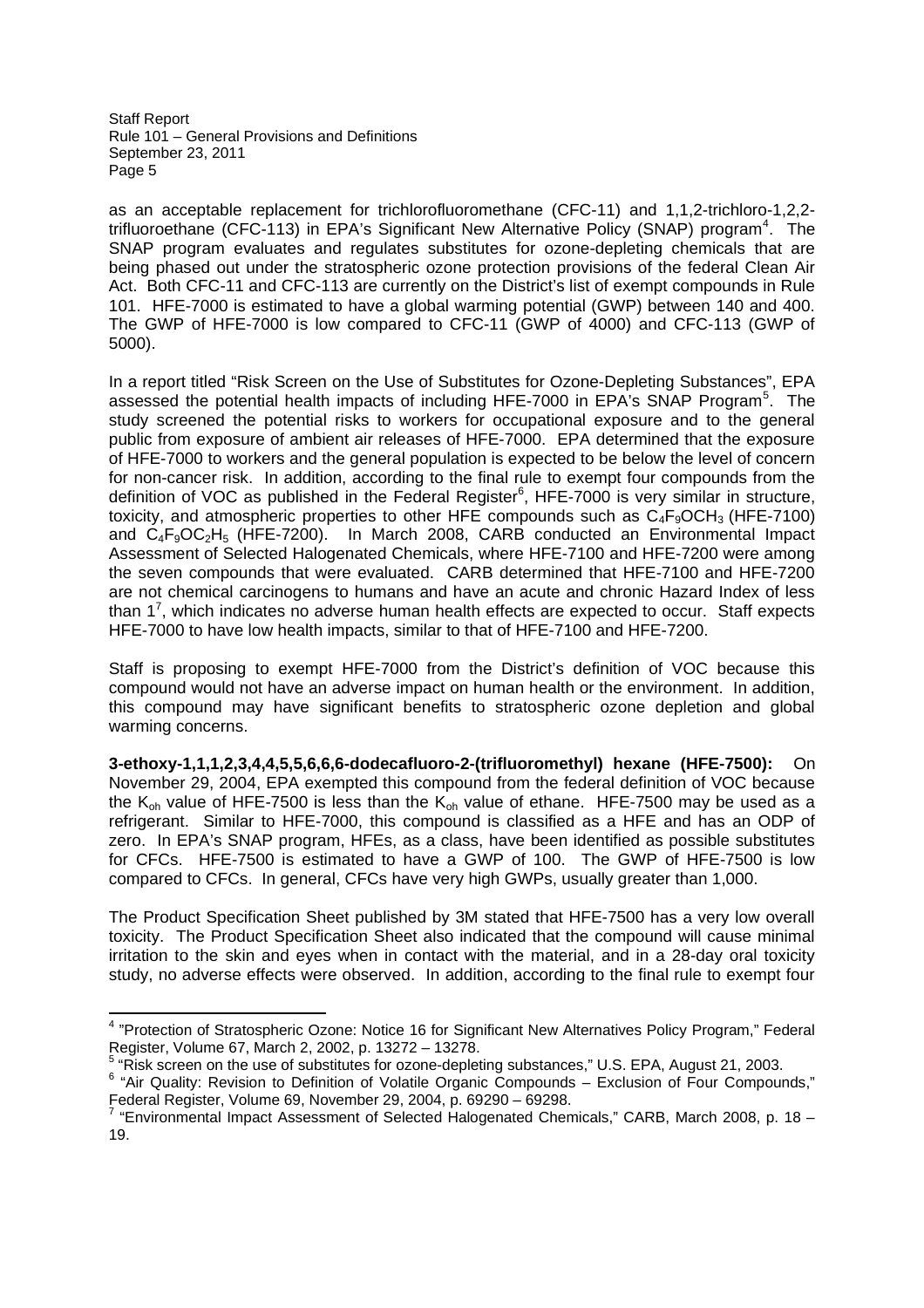compounds from the definition of VOC as published in the Federal Register<sup>8</sup>, HFE-7500 is very similar in structure, toxicity and atmospheric properties to other HFE compounds such as HFE-7100 and HFE-7200. As previously discussed, HFE-7100 and HFE-7200 are not expected to adversely impact human health, and Staff expects that HFE-7500 will have similarly low impacts on human health.

Staff is proposing to exempt HFE-7500 from the District's definition of VOC because this compound would not have an adverse impact on human health or the environment. In addition, this compound may have significant benefits to stratospheric ozone depletion and global warming concerns.

**Methyl formate (HCOOCH3):** On November 29, 2004, EPA exempted this compound from the federal definition of VOC because the  $K_{\text{oh}}$  value of methyl formate is less than the  $K_{\text{oh}}$  value of ethane. This compound is used to manufacture formamides and formic acid. Because of its high vapor pressure, it may be used as a component for quick-drying finishes. It is also used as a blowing agent in foam manufacturing processes, where it may be a replacement for butane, pentane, and some HCFCs. Butane and pentane are VOCs with much higher reactivity than methyl formate. In general, HCFCs have ODPs ranging from 0.01 to 0.1 and GWPs ranging from 93 to 2000. Methyl formate has a negligible ODP and a very low or zero GWP.

In a May 19, 2008 letter to all Air Pollution Control Officers, CARB shared the results of its analysis prepared with assistance from the Office of Environmental Health Hazard Assessment (OEHHA). Methyl formate is hydrolyzed in the body to methanol and formic acid. Methanol can be enzymatically oxidized to formaldehyde. Because of its metabolites, methyl formate may be considered toxic. It can cause irritation to the eyes, skin, lungs, and at high exposure levels, it may cause pulmonary damage. After a review of methyl formate and its metabolites, OEHHA derived an interim acute non-cancer reference exposure level (REL) of 11,400 ug/m<sup>3</sup> that is considered to be protective of nearby receptors. No data were available on long term inhalation exposure of methyl formate, so a chronic REL could not be developed. Also, OEHHA determined that there is no evidence of carcinogenicity for methanol, despite a robust database on its toxicity and a long history of human exposure. In a memo to CARB, OEHHA concluded that at doses likely to be achieved in environmental exposures by inhalation, the toxicity concern appears to be minor. Based on OEHHA's conclusions, CARB recommended that methyl formate should be exempted from the definition of VOC, based on its low reactivity and the positive environmental benefits that may result if methyl formate displaces the use of other foam-blowing agents. CARB also recommended that the districts consider the impacts of exempting methyl formate, including the substances that it will likely replace the amount and nature of use, and the estimated population exposures and indoor exposure resulting from use.

The uses of methyl formate are as a foam blowing agent and as a component in quick-drying finishes. Currently, the District does not have any foam blowing operations, which are typically large operations. If, in the future, a foam blowing plant is proposed in the District, it would undergo extensive reviews under the District's permitting process, which includes a toxics review. These reviews will ensure that the operation complies with local, state, and federal rules and regulations, and that the risk to the public is acceptable.

<sup>&</sup>lt;sup>8</sup> "Air Quality: Revision to Definition of Volatile Organic Compounds - Exclusion of Four Compounds," Federal Register, Volume 69, November 29, 2004, p. 69290 – 69298.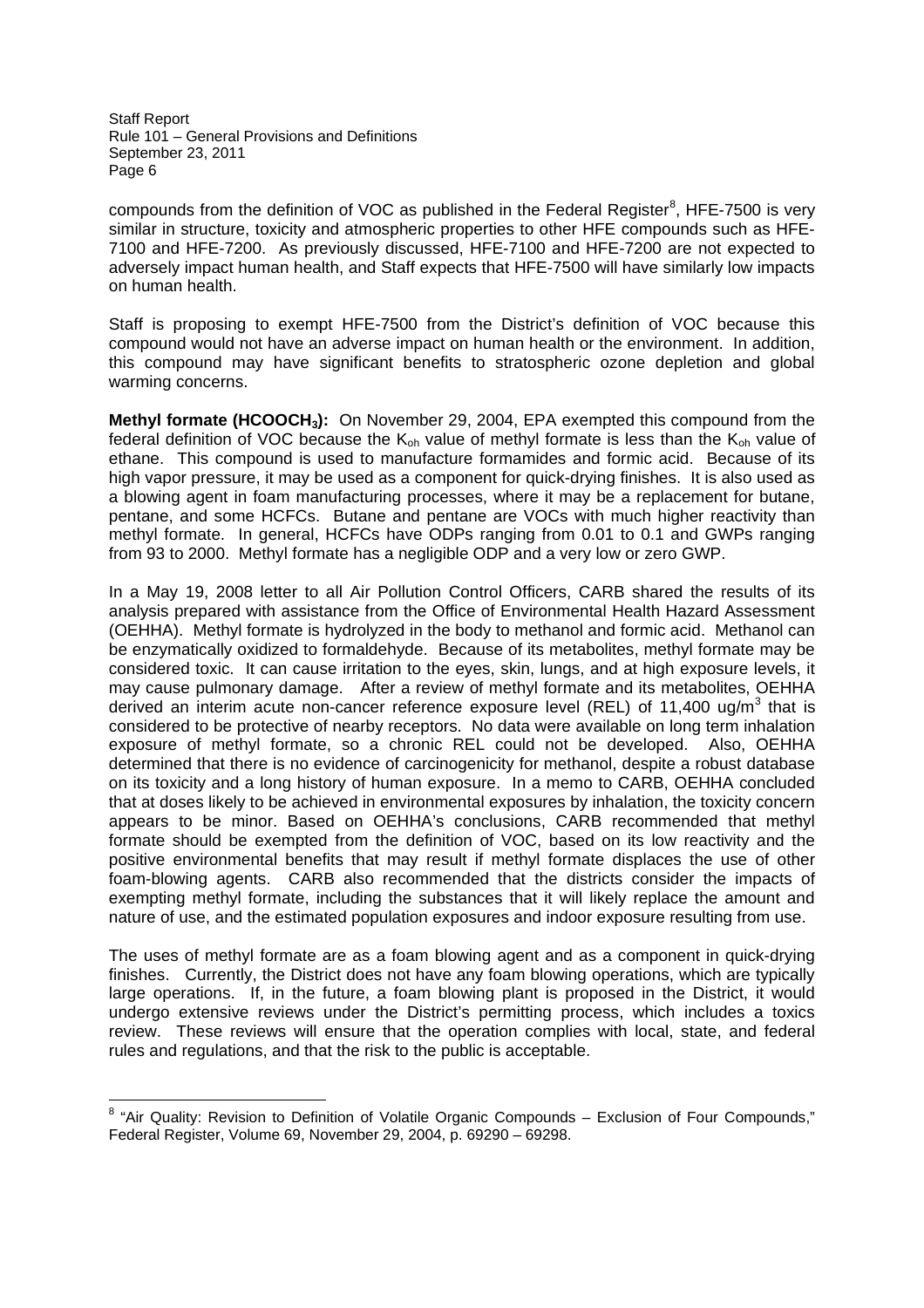Additionally, if methyl formate is exempted from the District's VOC definition, its use as a component in quick-drying finishes may increase. It is necessary to ensure that in these applications, the increased use of methyl formate does not result in an unacceptable toxic risk. As such, Staff calculated the maximum emission of methyl formate that will cause adverse impact to human health. Generally, a hazard index of less than 1 is not considered to be a significant concern to human health at a nearby receptor. Staff used the Bowman Environmental Engineering Short Term (BEEST) for Windows modeling program, version 9.63, to determine the unit emission rate concentration from a point source (emissions exhausted from a stack) and volume source (emissions vented from a building) necessary to reach an acute hazard index of 1. The specific details and modeling assumptions are summarized in Appendix B and the modeling results are shown in the following table.

|                                                                                                                             |                                                           |                          | $1900$ . Avaly inducts the mother of the $\sim$ |                               |                                     |
|-----------------------------------------------------------------------------------------------------------------------------|-----------------------------------------------------------|--------------------------|-------------------------------------------------|-------------------------------|-------------------------------------|
| Source Type                                                                                                                 | Unit Emission<br>Rate<br>1-hour Conc.<br>$(ug/m^3)/(g/s)$ | Acute<br>Hazard<br>Index | <b>Acute REL</b><br>(ug/m <sup>3</sup> )        | <b>Emission Rate</b><br>(g/s) | Hourly MF<br>Emissions<br>(lb/hour) |
| Point                                                                                                                       | 1.080                                                     |                          | 11.400                                          | 10.5                          | 83.6                                |
| Volume                                                                                                                      | 21.700                                                    |                          | 11.400                                          | 0.53                          | 4.16                                |
| $\frac{(100^3)}{(10^3)}$ llnit Emission Rate Conc. $\frac{(100^3)}{(0^3)}$<br>Emission Rate $q/s = (A_{\text{Cuff}} \ RFL)$ |                                                           |                          |                                                 |                               |                                     |

# **Table 2: Acute Impacts for Methyl Formate**

Emission Rate,  $g/s = ($ Acute REL, ug/m<sup>3</sup>)/(Unit Emission Rate Conc. (ug/m<sup>3</sup>) )/(g/s)) Hourly emissions,  $\frac{1}{2}$  lb/hr = emission rate, g/s  $*$  0.0022 lb/g  $*$  3600 s/hr

To ensure that the hazard index is less than 1, the hourly emission rate of methyl formate from a point source should be less than 83.6 pounds per hour. To assess the significance of the hourly emissions, Staff compared the calculated hourly emissions to actual VOC emissions from the largest coating facility in District. According to the 2009 Emission Inventory, the largest coating facility, which is a point source, emits approximately 15,000 pounds of VOC per year. Assuming that the facility operates 8 hours per day, 5 days per week, and 52 weeks per year, the average hourly VOC emission for the facility would be approximately 7.2 pounds per hour. From this comparison, Staff can conclude that it is very unlikely that methyl formate emissions will be greater than 83.6 pounds per hour from a point source within the District, even if 100% of the VOC is replaced by methyl formate.

For a volume source, the estimated maximum concentration is located approximately 10 meters from the emission source, which is considered the worst-case scenario. To ensure that the hazard index is less than 1, the hourly emission rate of methyl formate from a volume source should be less than 4.16 pounds per hour. Volume sources are usually small operations; however, as a worst-case estimate, Staff assumed that the largest coating facility in the District is a volume source. As previously determined, the average hourly emission from the largest coating facility is 7.2 pounds of VOC per hour. Since methyl formate is used as one of multiple components, its emissions from quick-drying finishes depend on the percentage of methyl formate used in the products. To exceed the hazard index of 1, methyl formate emissions would need to be 58% of the total VOC emissions to emit 7.2 pounds of VOC per hour. Based on CARB's Environmental Impact Assessment of tertiary-butyl acetate, the total emissions of xylene, toluene, or MEK from coating operations are 61% to 80% of the total VOC emissions<sup>9</sup>. Methyl formate, a much faster evaporating compound with a vapor pressure of 476 mm Hg at 20°C, would not be a suitable replacement for compounds such as xylene, toluene, and MEK that are slower evaporating VOCs with vapor pressures ranging from 9 mm Hg at 20°C to 79

<sup>&</sup>lt;sup>9</sup> "Environmental Impact Assessment of Tertiary-Butyl Acetate" CARB, January 2006, p. 30.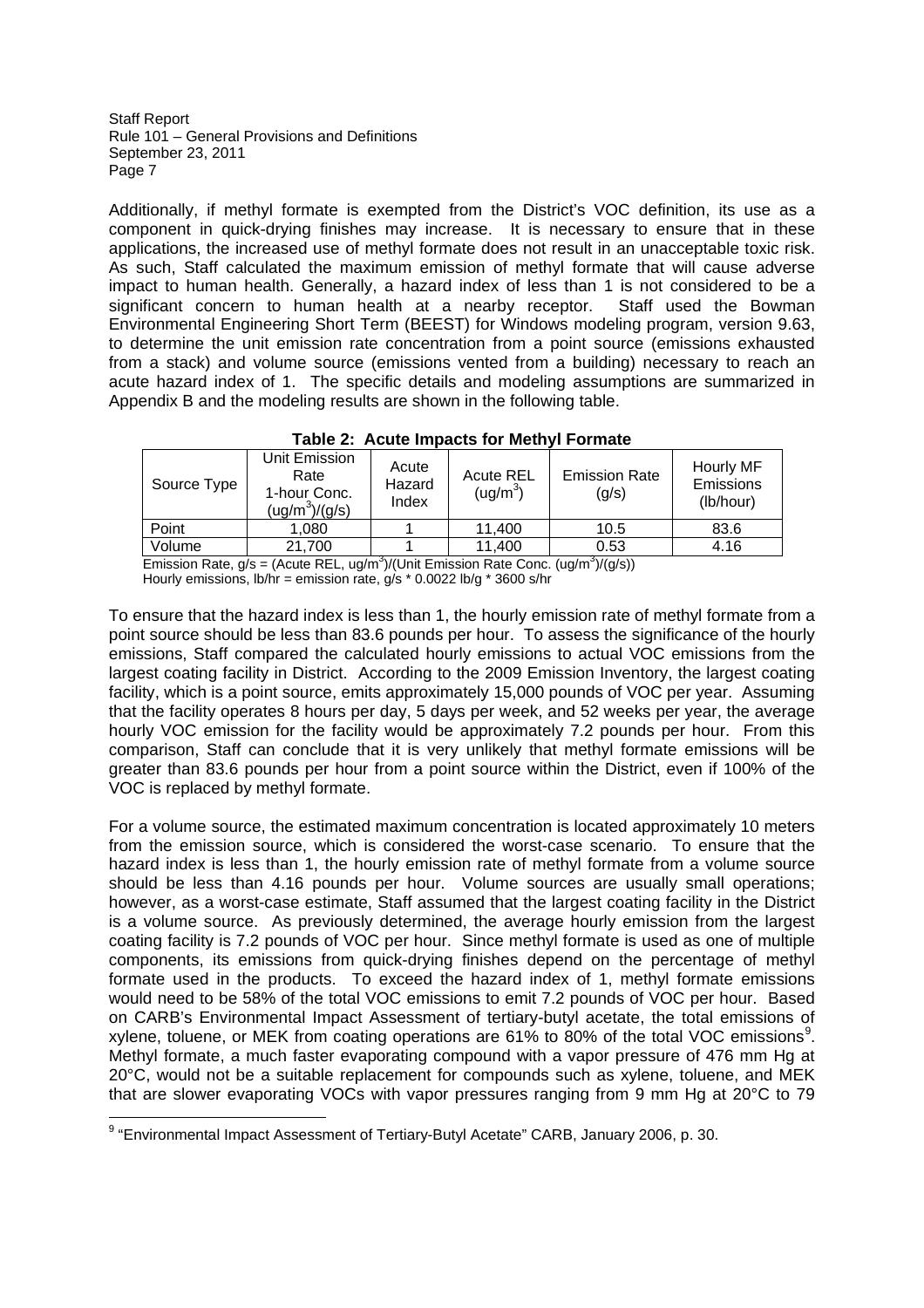mm Hg at  $20^{\circ}C^{10}$ . Assuming methyl formate is used to replace compounds other than xylene, toluene, or MEK, methyl formate emissions would only be as high as 39% of the total VOC emissions, which is less than the emissions needed to exceed the hazard index of 1. Staff also reviewed the most recent inspection reports available and found that the largest quarterly emission from a coating volume source in 2010 was 989 pounds of VOC per quarter. Assuming that the facility operates 8 hours per day, 5 days per week, and 13 weeks per quarter, the average hourly VOC emission for the facility would be approximately 1.9 pounds per hour, which is less than emissions needed to exceed the hazard index of 1 even if 100% of the VOC is replaced by methyl formate.

In addition, according to the American Coating Association, the use of methyl formate in coatings is a small fraction of solvents used in a coating because methyl formate is flammable and dries too quickly<sup>11</sup>. Therefore, Staff can conclude that it is very unlikely that methyl formate emissions will be greater than 4.16 pounds per hour at a coating operation volume source within the District.

Staff is proposing to exempt methyl formate from the District's definition of VOC because it is unlikely to cause adverse impacts to human health or the environment.

**1,1,1,2,2,3,4,5,5,5-decafluoro-3-methoxy-4-trifluoromethyl-pentane (HFE-7300):** On January 18, 2007, EPA exempted this compound from the federal definition of VOC because the  $K_{oh}$  value of HFE-7300 was less than the  $K_{oh}$  value of ethane. HFE-7300 may be used in a variety of applications, including heat transfer, lubricant deposition, electronic testing and cleaning applications. Similar to HFE-7000 and HFE-7500, this compound is classified as a HFE and has an ODP of zero. Under EPA's SNAP program, HFEs, as a class, have been identified as possible substitutes for CFCs. According to EPA's analysis, HFE-7300 could be used to reduce GHG by substituting for other compounds with higher GWP, such as replacing CFCs.

The Product Specification Sheet published by 3M indicates that HFE-7300 has low toxicity. In addition, according to the final rule to exempt HFE-7300 from the definition of VOC as published in the Federal Register<sup>12</sup>, HFE-7300 is very similar in structure, toxicity and atmospheric properties to other HFE compounds such as HFE-7100 and HFE-7200. As previously discussed, HFE-7100 and HFE-7200 are not expected to adversely impact human health, and Staff expects that HFE-7300 will have similarly low impacts on human health.

Staff is proposing to exempt HFE-7300 from the District's definition of VOC because this compound would not have an adverse impact on human health or the environment. In addition, this compound may have significant benefits to stratospheric ozone depletion concerns.

**Dimethyl carbonate:** On January 21, 2009, EPA exempted this compound from the federal definition of VOC based on the MIR methods. The MIRs of dimethyl carbonate on a mass and mole basis were lower than those of ethane. This compound is used as a co-solvent in paints,

<sup>&</sup>lt;sup>10</sup> Center for Disease Control and Prevention, http://www.cdc.gov/niosh/npg/default.html, (accessed on 9/21/2011).

<sup>11</sup> E-mail correspondence with David Darling, American Coating Association, September 21, 2011

<sup>12</sup> "Air Quality: Revision to Definition of Volatile Organic Compounds – Exclusion of HFE-7300," Federal Register, Volume 72, January 18, 2007, p. 2193 – 2196.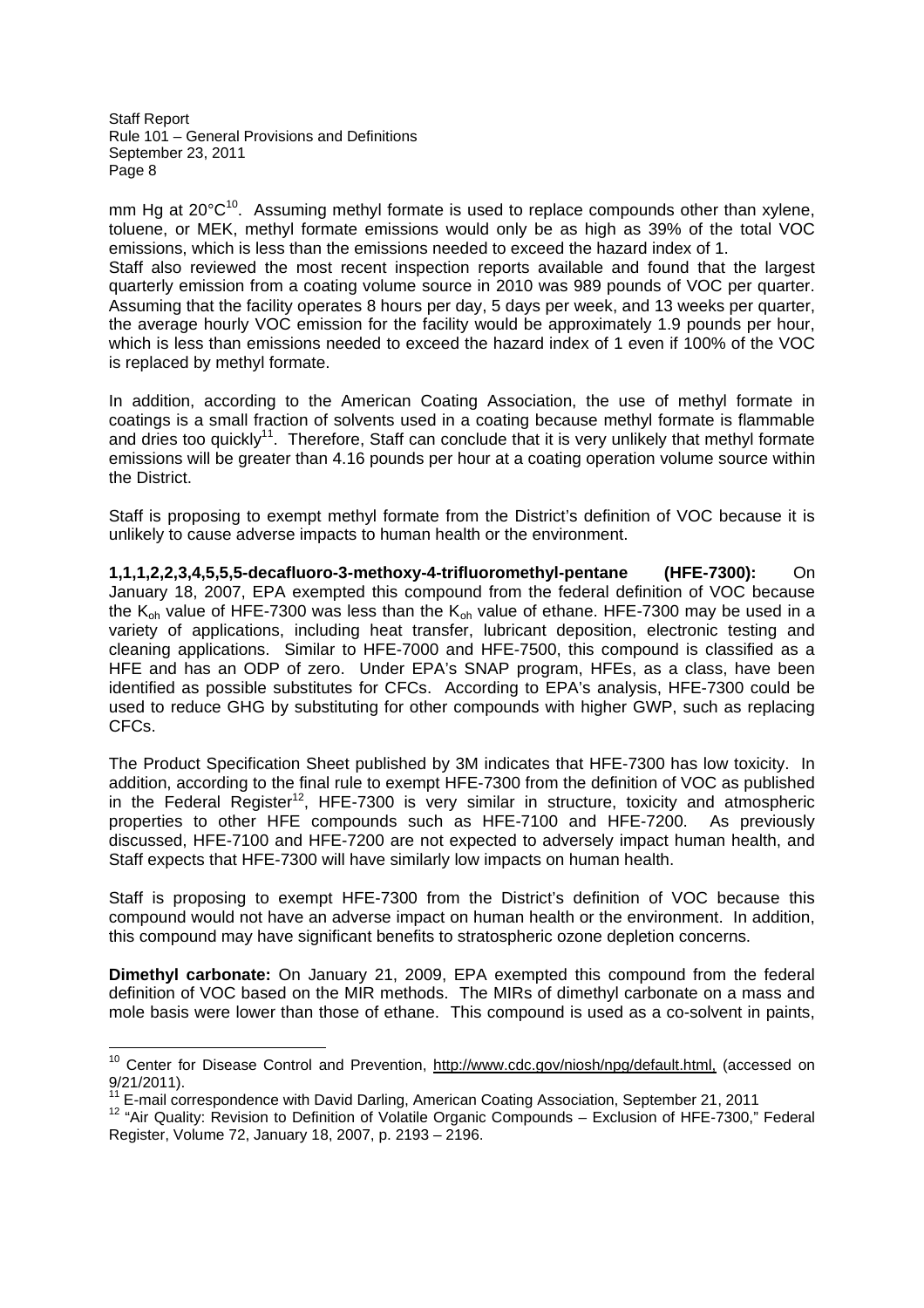sealants, adhesives, and as a multi-purpose and thinning solvent. Dimethyl carbonate may also be used as a niche or specialty solvent in industrial coating/sealant applications. For some cleaning applications, dimethyl carbonate may be used as a substitute for isopropyl alcohol. This compound has an ODP and GWP of zero.

In December of 2009, OEHHA completed a toxicity assessment on dimethyl carbonate. Dimethyl carbonate is hydrolyzed to carbon dioxide and methanol in the body via esterase. Methanol is metabolized to formaldehyde, which is further oxidized to formic acid. Because of its metabolites, dimethyl carbonate may be considered toxic. To be protective of nearby receptors from the use of dimethyl carbonate, OEHHA derived an interim acute REL of 18,000 ug/m<sup>3</sup> and chronic REL of 5,500 ug/'m<sup>3</sup>. OEHHA has determined that there is no evidence of carcinogenicity for methanol, the primary metabolite of dimethyl carbonate, despite a robust database on its toxicity and a long history of human exposure. OEHHA has also determined that the proposed interim acute and chronic RELs are expected to be protective of anticipated effects, including developmental toxicity observed in a key study reported for dimethyl carbonate. Additionally, in OEHHA's memo to CARB<sup>13</sup>, OEHHA finds that the exposure to the general public near facilities using dimethyl carbonate will occur, and, at dose levels likely to be achieved by inhalation from the general public, the toxicity impact from the use of this compound appears to be relatively minor.

According to Kowa American Corporation, a manufacturer and distributor of chemical compounds, dimethyl carbonate may be substituted for fast evaporating compounds used in paints, sealants, adhesives and multi-purpose and thinning solvents. Dimethyl carbonate may replace other non-exempt compounds such as xylene, toluene, methyl ethyl ketone (MEK) and hexane that have been identified as Toxic Air Contaminants by CARB. Dimethyl carbonate may replace non-exempt compounds like ethyl acetate or isopropanol. Dimethyl carbonate may also be a better alternative to some exempt compounds such as acetone and methyl acetate. Because of the low flash point of acetone and methyl acetate, using dimethyl carbonate in coating formulations helps lower the risk of fires or explosions. Acetone and methyl acetate have flash points of -20 °C and -10 °C, respectively, whereas dimethyl carbonate has a flash point of 17 °C.

If dimethyl carbonate is exempted from the District's definition of VOC, its use in the potential applications discussed above may increase. To ensure that the increased uses of dimethyl carbonate do not adversely impact human health, Staff calculated the maximum usages for dimethyl carbonate that would result in hazard indices less than 1 using the same dispersion methodology used for methyl formate. The specific details and modeling assumptions are summarized in Appendix B, and the modeling results are shown in Table 3 for acute impacts and Table 4 for chronic impacts.

<sup>&</sup>lt;sup>13</sup> "Revised Assessment of Health Effects of Exposure to Dimethyl Carbonate, A Chemical Petitioned for Exemption from VOC Rules," Memorandum from OEHHA to Air Resources Board, December 8, 2009.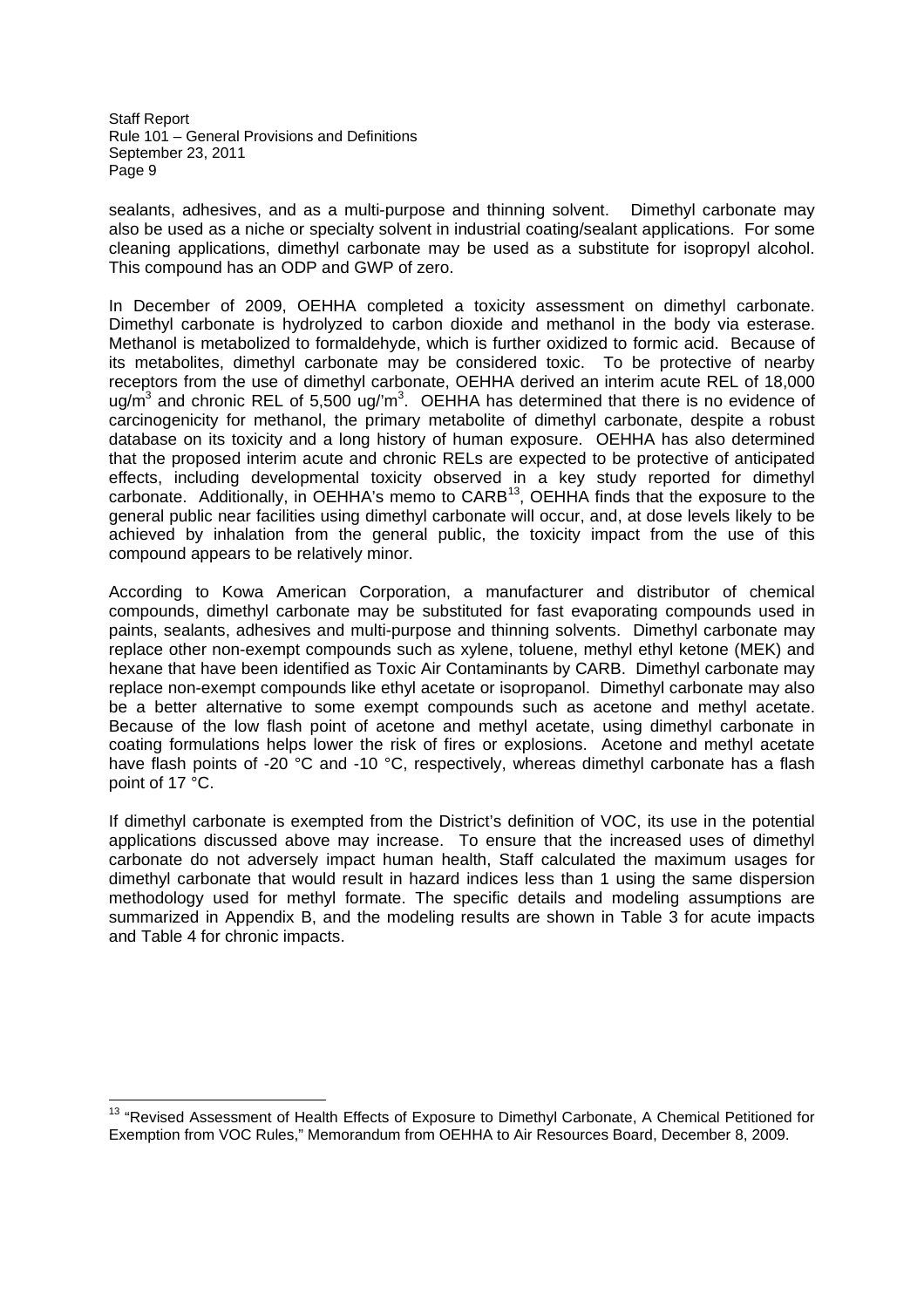| Source Type | Unit Emission<br>Rate<br>1-hour Conc.<br>$(ug/m^3)/(g/s)$ | Acute<br>Hazard<br>Index | <b>Acute REL</b><br>(ug/m <sup>3</sup> ) | <b>Emission Rate</b><br>(g/s) | Hourly DMC<br>Emission<br>(lb/hour) |
|-------------|-----------------------------------------------------------|--------------------------|------------------------------------------|-------------------------------|-------------------------------------|
| Point       | 1.080                                                     |                          | 18,000                                   | 16.6                          | 132                                 |
| Volume      | 21,700                                                    |                          | 18,000                                   | 0.83                          | 6.58                                |

# **Table 3: Acute Impacts for Dimethyl Carbonate**

Emission Rate,  $g/s = ($ Acute REL, ug/m<sup>3</sup> $)/$ (Unit Emission Rate Conc.  $(ug/m<sup>3</sup>)/(g/s)$ Hourly emissions,  $\frac{1}{h}$  = emission rate,  $\frac{1}{g}$  \* 0.0022 lb/g \* 3600 s/hr

The maximum hourly emission rate for dimethyl carbonate for a point source to ensure that the acute hazard index is less than 1 is 132 pounds per hour. As previously determined, the largest coating facility in the District emits an average of 7.2 pounds of VOC per hour. Staff can conclude that it is unlikely for point source facility to emit more than 132 pounds of dimethyl carbonate per hour.

For a volume source, the estimated maximum concentration is located approximately 10 meters from the emission source, which would be considered a worst-case scenario. The maximum hourly emission rate for a volume source to ensure that the acute index is less than 1 is less than 6.58 pounds per hour. As a potential solvent component in paint, sealant, and adhesive, dimethyl carbonate may replace xylene, toluene, and MEK. Based on CARB's Environmental Impact Assessment of tertiary-butyl acetate, the total emissions of xylene, toluene and MEK are as high as 80% of the total VOC emissions from coatings<sup>14</sup>. Assuming that 100% of xylene, toluene and MEK are replaced by dimethyl carbonate, the VOC emissions and the emissions from dimethyl carbonate from coating facility would need to be more than 8.2 pounds of VOC per hour to exceed the acute hazard index of 1. As previously determined, the largest coating facility in the District emits an average of 7.2 pounds of VOC per hour. Therefore, Staff can conclude that it is unlikely that a volume source would emit more than 6.58 pounds of dimethyl carbonate per hour.

**Table 4: Chronic Impacts for Dimethyl Carbonate**

| Source Type | Unit Emission<br>Rate<br>Annual Conc.<br>$(ug/m^3)/(g/s)$ | Chronic<br>Hazard<br>Index | Chronic<br><b>REL</b><br>(ug/m $^3$ ) | <b>Emission Rate</b><br>(g/s) | Annual DMC<br>Emission<br>(lb/year) |
|-------------|-----------------------------------------------------------|----------------------------|---------------------------------------|-------------------------------|-------------------------------------|
| Point       | 95.1                                                      |                            | 5,500                                 | 57.8                          | 954,000                             |
| Volume      | 1,880                                                     |                            | 5,500                                 | 2.93                          | 48,300                              |

Emission Rate,  $g/s = ($ Acute REL, ug/m<sup>3</sup> $)/$ (Unit Emission Rate Conc.  $(ug/m<sup>3</sup>)/(g/s)$ 

Annual emissions, lb/year = emission rate, g/s \* 0.0022 lb/g \* 3600 s/hr \* 8 hr/day \* 5 day/wk \* 52 wk/yr

The maximum emission rate for dimethyl carbonate for a point source to ensure that the chronic hazard index is less than 1 is 57.8 grams per second. Based 8 hours per day, 5 days a week, and 52 weeks per year of operation, the emission rate is equivalent to 954,000 pounds per year. For a volume source, the estimated maximum concentration is located approximately 10 meters

<sup>14</sup> "Environmental Impact Assessment of Tertiary-Butyl Acetate" CARB, January 2006, p. 30.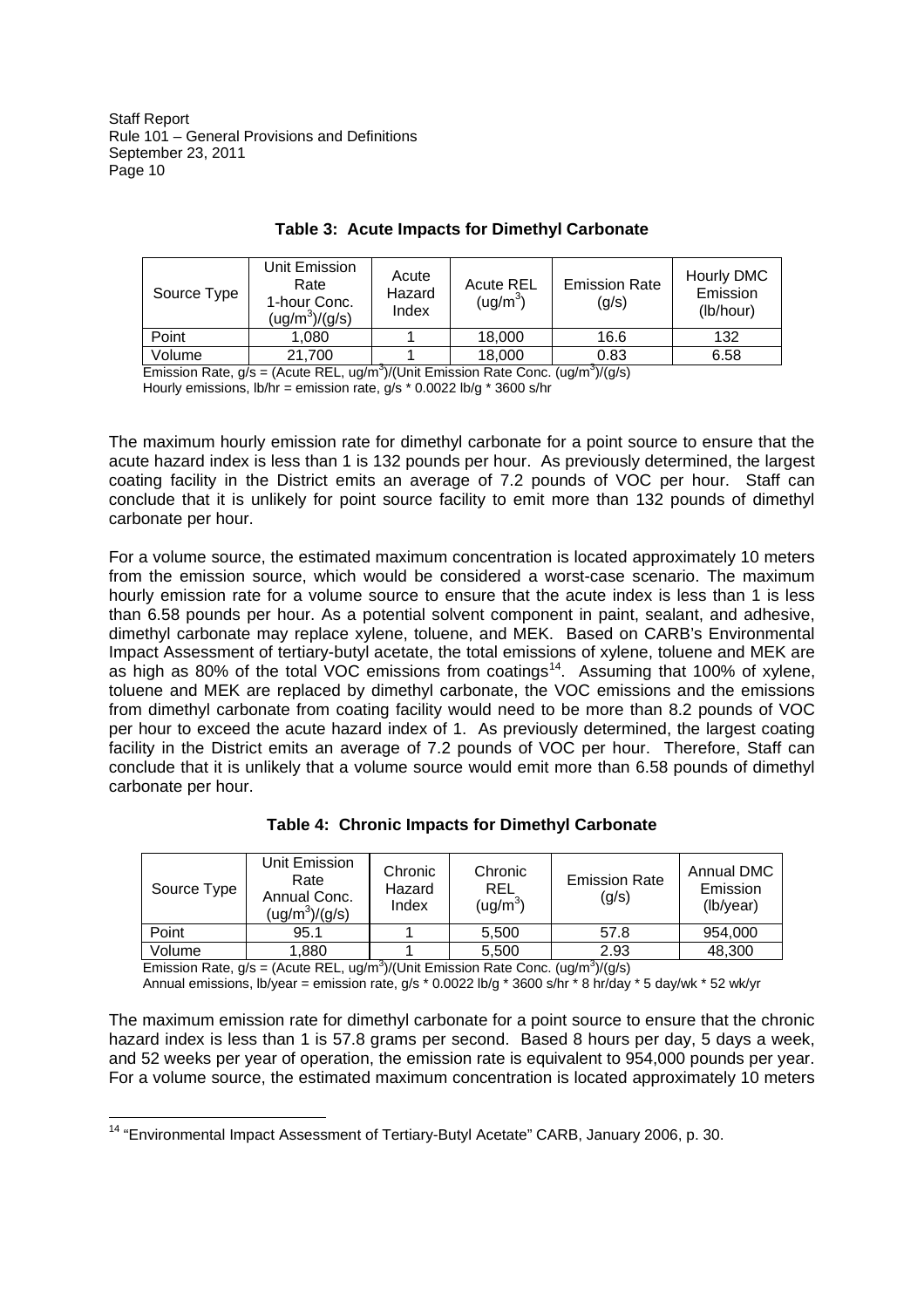from the emission source, which would be considered a worst-case scenario. The maximum emission rate for a volume source is 2.93 grams per second, which is equivalent to 48,300 pounds of dimethyl carbonate per year. As previously determined, the largest coating facility in the District emits approximately 15,000 pounds of VOC per year according to the 2009 Emission Inventory. Therefore, Staff can conclude that it is highly unlikely for a facility to use amounts that would result in a chronic hazard index greater than 1.

Staff is proposing to exempt dimethyl carbonate from the District's definition of VOC because it will not cause adverse impact to human health or the environment.

**Propylene carbonate:** On January 21, 2009, EPA exempted this compound from the federal definition of VOC based on the MIR method. The MIR of propylene carbonate on a mole basis was lower than that of ethane. This compound has been used in adhesives, paint strippers, and as a solvent for aerial pesticide applications. This compound is also used in cosmetics, lip liners, baby lotions, shampoos, special purpose lubricants, general purpose degreasers, rubberized coatings, and painting products. It is allowed to be used in cosmetic products at concentrations up to 20%. It also has an ODP and a GWP of zero.

In June of 1998, EPA completed a study entitled, "Environmental Profile for Propylene Carbonate," which evaluated the environmental impacts of using propylene carbonate. This study found that propylene carbonate causes mild skin and eye irritation but it is not known to be a reproductive toxin, a mutagen, or a carcinogen. The study also concluded that propylene carbonate poses minimal risk to workers and residential populations based on the low order of toxicity, low rate of skin absorption, low volatility and low environmental persistence. No acute or chronic RELs have been assigned to propylene carbonate. However, as noted in the EPA study, rats exposed to very high aerosol concentrations (up to 10 $6$  ug/m $3$ ) over a 90-day period showed no significant signs of toxic effects, except for some swelling around the eyes at the higher concentrations.

Staff is proposing to exempt propylene carbonate from the District's definition of VOC because this compound would not have an adverse impact on human health or the environment. In addition, this compound may have significant benefits to stratospheric ozone depletion and global warming concerns.

## **Minor Changes to Rule 101**

Staff is proposing minor changes that add the common names for two compounds already included in Rule 101: HFE-7100 for 1,1,1,2,2,3,3,4,4-nonafluoro-4-methoxy-butane  $(C_4F_9OCH_3)$ and HFE-7200 for 1-ethoxy-1,1,2,2,3,3,4,4,4-nonafluorobutane  $(C_4F_9OC_2H_5)$ .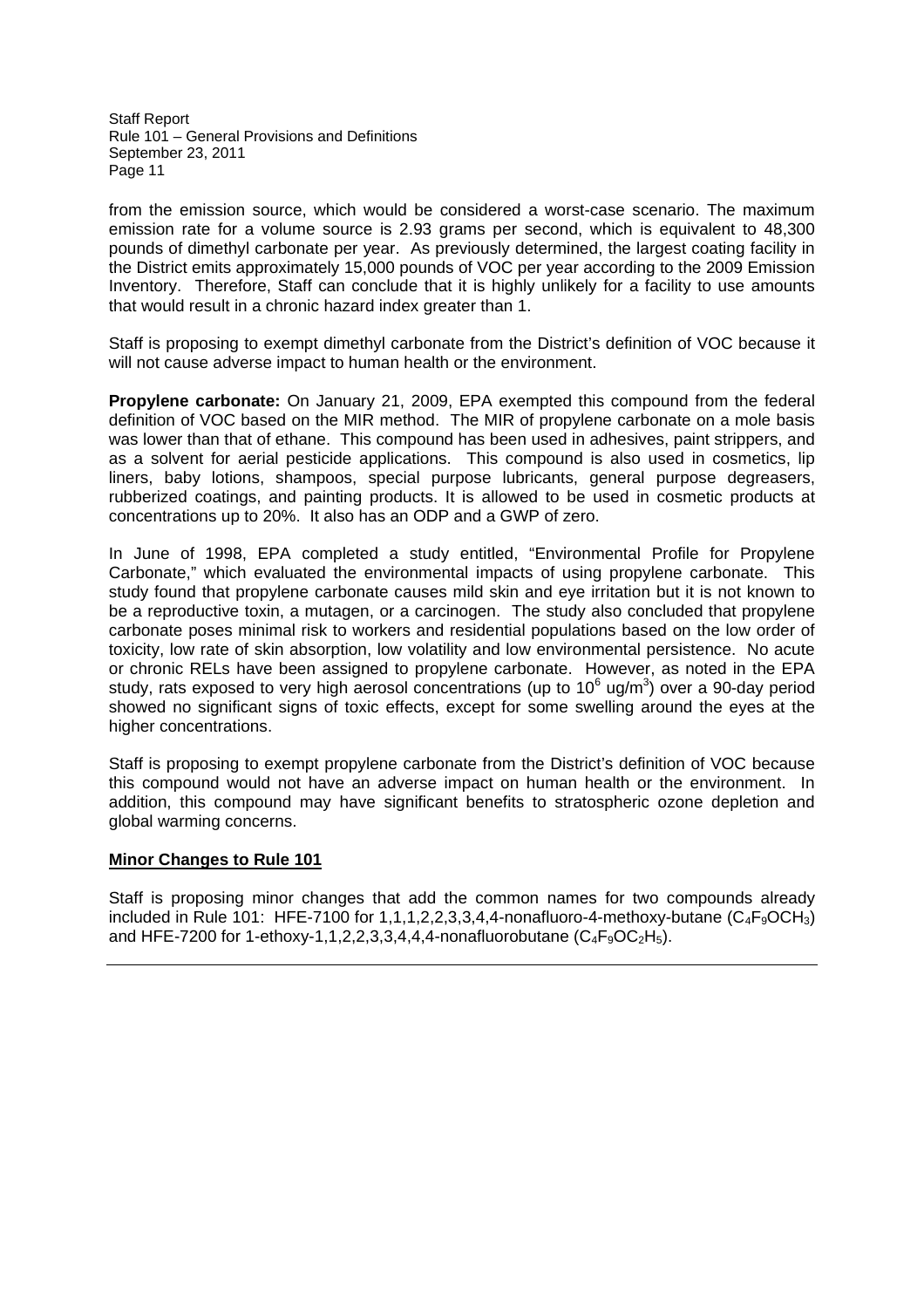# **EPA EXEMPT COMPOUNDS NOT RECOMMENDED FOR DISTRICT EXEMPTION**

In addition to the compounds discussed above, EPA has exempted HFC-227ea and TBAc from the federal definition VOC. Staff, however, is not proposing to incorporate these compounds into the District's list of exempt compounds either because Staff does not have adequate information to evaluate these compounds, or has concerns regarding the adverse impact to human health or the environment. Staff may recommend exempting these compounds in the future when more information becomes available and/or additional health and environmental assessment has been completed. Each compound is discussed below.

**1,1,1,2,3,3,3-heptafluoropropane (HFC-227ea):** On November 29, 2004, EPA exempted this compound from the federal definition of VOC because the  $K_{oh}$  value of HFC-227ea is less than the Koh value of ethane. This compound may be used as a fire suppressant or aerosol propellant. This compound is classified as a hydrofluorocarbon (HFC). In general, HFCs have an ODP of zero, and this compound may be an acceptable substitute for CFCs. Some HFCs have high GWPs. HFC-227ea has GWP of 3800 and could be used to replace other compounds with either higher or lower GWPs. In various fire suppression applications, HFC-227ea may be used as a replacement for Halon 1301, with a GWP (6900) that is higher than HFC-227ea or Halon 1211, with a GWP (1300) that is lower than HFC-227ea.

HFC-227ea is listed as a potent greenhouse gas and would contribute to global warming if used as a replacement for compounds with lower GWPs. This compound could potentially have an adverse impact on the environment. Furthermore, Staff has not received a request to exempt this compound and does not recommend it for exemption at this time.

**Tertiary butyl acetate (TBAc):** On November 29, 2004, EPA exempted TBAc from the federal definition of VOC in Title 40, Part 51 of the Code of Federal Regulation for the purpose of complying with VOC emission limitations or VOC content requirements. However, EPA maintained TBAc as a VOC for the purposes of all recordkeeping, emissions reporting, photochemical modeling, and emissions inventory requirements. This compound may be used in a variety of coatings, cleaning solvents, and degreasers.

In 2006, CARB, with assistance from the Office of Environmental Health Hazard Assessment (OEHHA), conducted an environmental impact assessment of TBAc. CARB determined that the increased use of TBAc is not expected to increase depletion of stratospheric ozone or contribute to global warming. CARB also concluded that TBAc could pose a potential cancer risk to humans because TBAc metabolizes to tertiary butyl alcohol (TBA). TBA is a potential carcinogen that may result in a cancer risk to humans. Because TBAc may be a carcinogen, OEHHA developed an interim inhalation unit risk factor for TBAc of  $4x10^{-7}$  (ug/m<sup>3</sup>)<sup>-1</sup>. CARB recommended that the air districts determine whether the use of TBAc in certain products would pose an unacceptable exposure.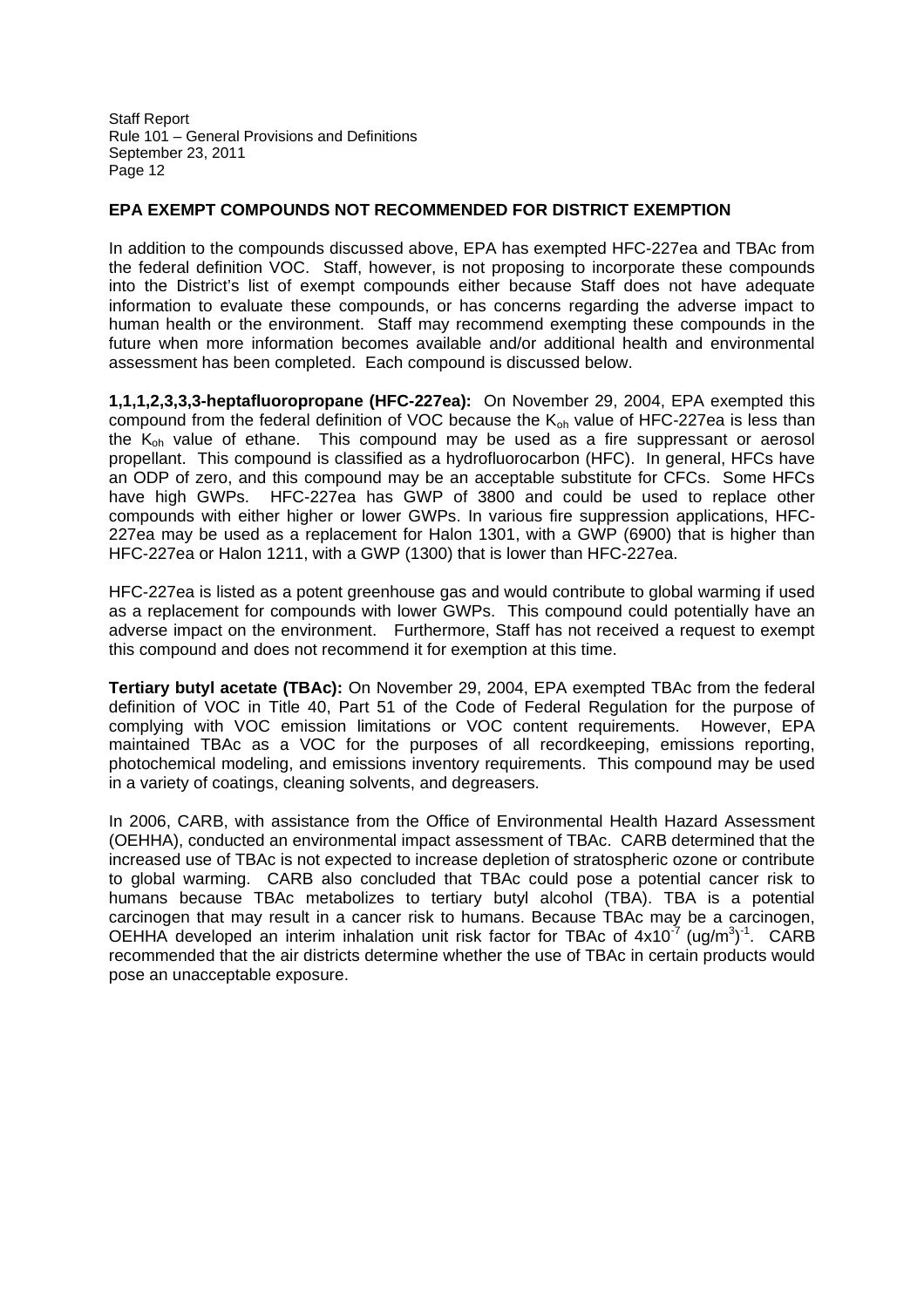Staff calculated the maximum emissions of TBAc that will cause adverse impact to human health. Generally, a cancer risk of less than 10 in a million per facility for a nearby receptor is below the threshold of significance and considered acceptable based on SMAQMD threshold of significance for the California Environmental Quality Act (CEQA). Staff used the BEEST for Windows modeling program, version 9.63, to determine the unit emission rate concentration from a point source and volume source necessary to reach a cancer risk of 10 in a million. The specific detail and modeling assumptions are summarized in Appendix B and the modeling results are shown in the following table.

| Source Type | Unit Emission<br>Rate<br>Annual Conc.<br>$(ug/m^3)/(g/s)$ | Inhalation<br><b>Unit Risk</b><br>Factor<br>$(ug/m3)-1$ | Cancer<br><b>Risk</b><br>(per 10 $6$<br>Cases) | <b>Emission Rate</b><br>(g/s) | Annual TBAc<br>Emissions<br>(lb/year) |
|-------------|-----------------------------------------------------------|---------------------------------------------------------|------------------------------------------------|-------------------------------|---------------------------------------|
| Point       | 95.1                                                      | $4 \times 10^{-7}$                                      | 10                                             | 0.26                          | 4,340                                 |
| Volume      | 1,880                                                     | $4 \times 10^{-7}$                                      | 10                                             | 0.01                          | 220                                   |

**Table 5: TBAc Emissions Impact on Nearby Receptors**

Emission Rate, g/s = Cancer Risk/[(Unit Emission Rate (ug/m<sup>3</sup>)/(g/s) \* (Inhalation Unit Risk Factor (ug/m<sup>3</sup>)<sup>-1</sup>] Annual emissions, lb/year = emission rate, g/s  $*$  0.0022 lb/g  $*$  3600 s/hr  $*$  8 hr/day  $*$  5 day/wk  $*$  52 wk/yr

For a coating operation, a point source facility is a facility that sprays paint inside a spray booth and the emissions are exhausted through a stack. The maximum emission rate for TBAc from a point source to ensure that the cancer risk is less than 10 in a million is 0.26 grams per second. This emission rate is equivalent to 4,340 pounds per year, assuming the operation is 8 hours per day, 5 days per week, and 52 weeks per year. In CARB's Environmental Impact Assessment of Tertiary-butyl Acetate, CARB determined that TBAc may be used to replace xylene, toluene, and MEK in coatings. The total emissions of xylene, toluene and MEK are as high as 80% of the total VOC emissions from coatings<sup>15</sup>. Assuming that 100% of xylene, toluene and MEK are replaced by TBAc, the VOC emissions, including TBAc emissions, from the coating facility would need to be more than 5,425 pounds per year to exceed the cancer risk of 10 in a million.

As previously determined, the largest coating facility in the District emits approximately 15,000 pounds of VOC per year. In addition, according to District permit database, there are many other point source coating facilities that have the potential to emit more than 5,425 pounds of VOC per year.

The use of TBAc in coatings or as solvents may not occur in a paint spray booth. A volume source technique in the BEEST model evaluates these facilities where coating or solvent use does not occur in a spray booth, and the emissions are exhausted through ground level openings in the building, e.g. doors and windows, not through an exhaust stack. The maximum emission rate for a volume source to ensure that the cancer risk is less than 10 in a million is 0.01 grams per second, which is equivalent to 220 pounds of TBAc per year assuming the operation is 8 hours per day, 5 days per week, and 52 weeks per year. If TBAc is assumed to replace 80% of the VOC, the VOC emissions, including TBAc, would need to be more than 275 pounds per year to exceed the cancer risk of 10 in a million.

<sup>15</sup> "Environmental Impact Assessment of Tertiary-Butyl Acetate" CARB, January 2006, p. 30.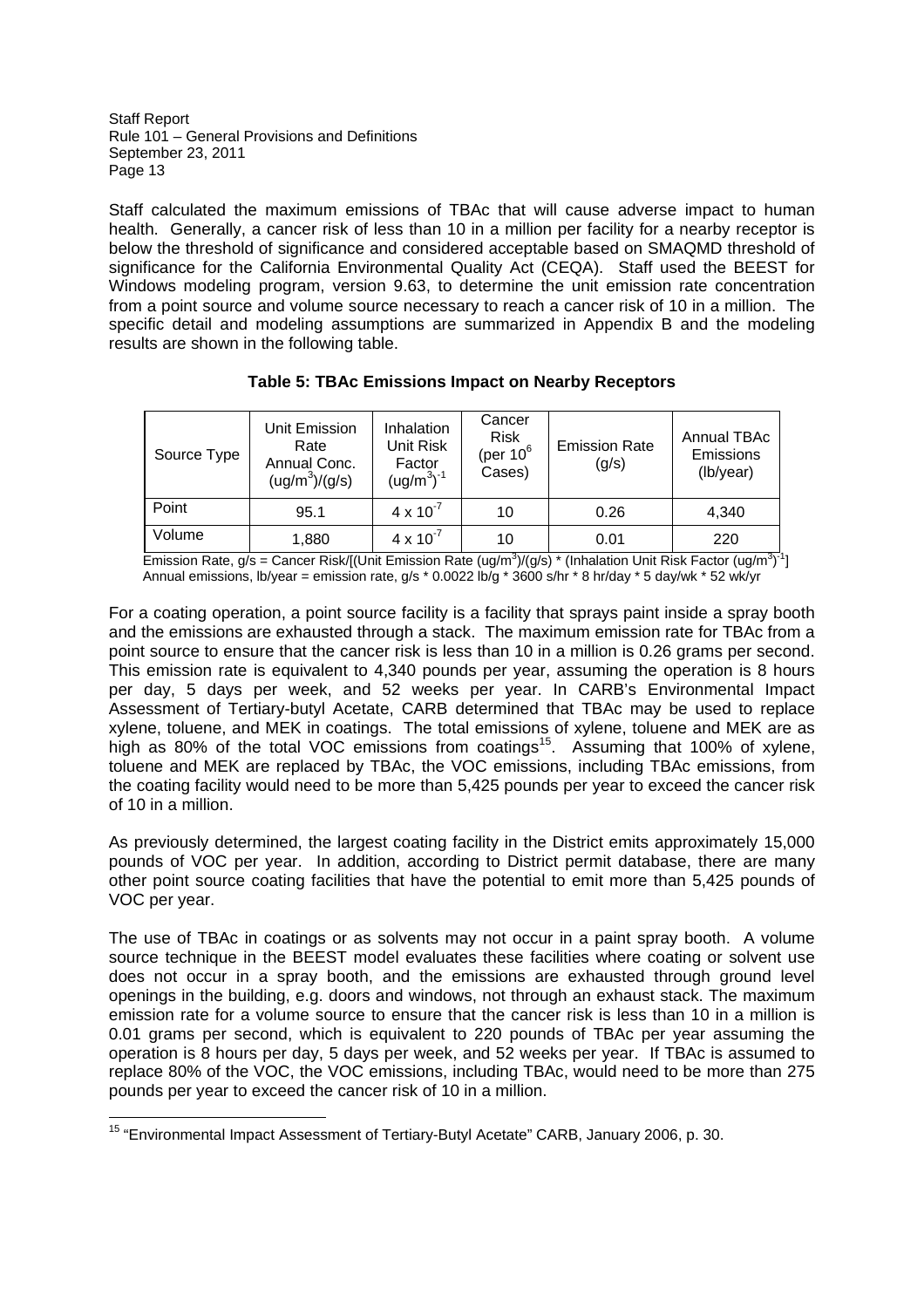To assess the significance of the emissions from a volume source, Staff compared the calculated annual TBAc emissions to District's exemption threshold for coating operations. Rule 201 – General Permit Requirements exempts coating operations that use less than 1 gallon per day of coating materials and solvents from the requirement to obtain a permit. The analysis considered an unpermitted facility without a spray booth using the amount of coatings allowed under the exemption, (just under) 1 gallon per day, for 5 days per week and 52 weeks per year. This is equivalent to 260 gallons of coatings per year. At 260 gallons per year, a volume source would need to use coatings with an average VOC content of 1.1 pounds per gallon or more to emit VOC emissions that would exceed the cancer risk threshold. For comparison purposes, the average VOC content for automotive refinishing coatings is 4.5 pounds per gallon<sup>16</sup>. Since TBAc can be used in a variety of coatings and solvents, Staff can conclude that it is likely the average VOC content of coatings and solvents could be more than 1.1 pounds per gallons.

Staff concludes that TBAc may be emitted in quantities that would exceed a cancer risk of 10 in a million and may potentially cause an adverse impact to receptors near facilities using TBAc. At this time, Staff is proposing that TBAc not be an exempt compound for all uses in the District. Instead, Staff will evaluate TBAc on a rule-by-rule basis to determine the need to exempt TBAc and the potential health impact of TBAc to nearby receptors. If TBAc is needed to formulate compliant products and the health impact is less than significant, Staff may consider exempting TBAc within specific prohibitory rules.

To date, no studies have been conducted to assess the carcinogenicity of TBAc itself, only its metabolite, TBA. If future studies of TBAc demonstrate lower cancer risk than that used in this analysis, Staff may reconsider a general exemption of TBAc.

# **SOCIOECONOMIC IMPACT ANALYSIS**

The provisions of Section 40728.5 of the California Health and Safety Code require, in part, that:

*"Whenever a district intends to propose the adoption, amendment, or repeal of a rule or regulation that will significantly affect air quality or emissions limitations, that agency shall, to the extent that data are available, perform an assessment of the socioeconomic impacts of the adoption, amendment, or repeal of the rule or regulation...This section does not apply to the adoption, amendment, or repeal of any rule or regulation that results in any less restrictive emissions limit if the action does not interfere with the district's adopted plan to attain ambient air quality standards, or does not result in any significant increase in emissions."*

The proposed amendments to Rule 101 update the District's list of exempt compounds to include six compounds that were exempted by EPA. These amendments do not establish emission limitations, and because these compounds have negligible reactivity, their exemption will not significantly affect air quality. The proposed amendments will not interfere with the District's adopted plan to attain the ambient air quality standards. Therefore, the provisions of Section 40728.5 of the Health and Safety Code do not apply to the proposed amendments to Rule 101, and a socioeconomic impact analysis is not required.

<sup>16</sup> Ibid, p. 36.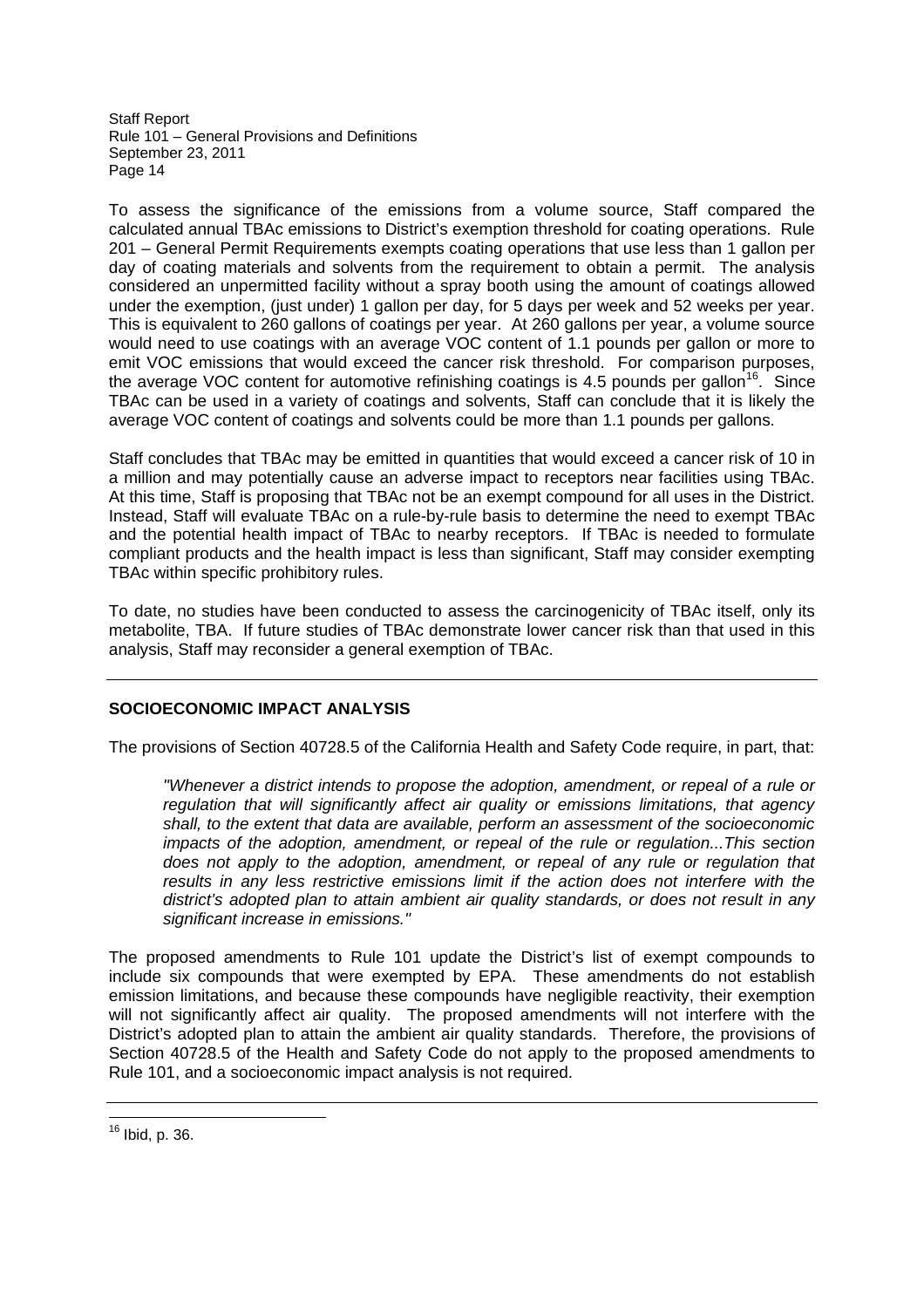## **PUBLIC COMMENTS**

Staff held a public workshop to discuss the proposed amendments on September 16, 2010. A public notice for the workshop was mailed to interested and potentially affected parties, including all permitted stationary sources (except for gas stations and dry cleaners), industry associations, coating manufacturers and suppliers, and all persons who have requested to receive rulemaking notices. The notice was also published in the "Our Region" section of the Sacramento Bee and posted on the District web site. The draft rule and staff report were available for public review prior to the public workshop.

Staff received comments and questions concerning Rule 101 at the workshop, as well as written comments from chemical manufacturers and distributors, coating manufacturers and distributors, and a coating association. CARB and EPA reviewed the proposed amendments, and EPA had an editorial comment. All comments and responses to comments are included in Appendix C.

Several written comments were received requesting Staff to consider an exemption for TBAc as a VOC. Some comments further requested that if Staff was unwilling to grant a full exemption for TBAc, then exempt TBAc with the same permitting requirement proposed for dimethyl carbonate and methyl formate. Staff had initially proposed to exempt dimethyl carbonate and methyl formate with restrictions that required a facility to submit a permit application if the facility would use more than 1 gallon of dimethyl carbonate or methyl formate. Staff is no longer proposing to add these additional permitting requirements for dimethyl carbonate and methyl formate because Staff performed a health risk assessment and determined that it is unlikely that the use of these compounds would adversely impact human health. Staff performed a health risk assessment for TBAc and determined that the use of TBAc may impact human health at nearby receptors at the facilities using TBAc. Furthermore, TBAc is a potential carcinogen, whereas dimethyl carbonate and methyl formate are not. Therefore, Staff is not proposing to exempt TBAc as a VOC in Rule 101 but will evaluate TBAc on a rule-by-rule basis as rules are adopted or amended so that an evaluation of the need of the exemption and health impacts can be assessed. Staff may reconsider an exemption at a later time when CARB or OEHHA has determined that TBAc will not adversely impact human health.

## **ENVIRONMENTAL REVIEW AND COMPLIANCE**

California Public Resources Code Section 21159 requires an environmental analysis of the reasonably foreseeable methods of compliance. Proposed amendments to Rule 101 will add six organic compounds to the list of exempt compounds and will not establish emission limitations; however, these compounds may be used to comply with VOC limits in other District rules. Staff reviewed the six compounds and determined that the compounds have negligible or zero ODPs. Also, each compound either has a low GWP or would be used to replace other organic compounds with higher GWPs. Where the compounds have toxicity concerns, Staff performed health risk assessments to ensure that the potential increased use of the compounds will not cause an adverse impact to nearby receptors. The proposed amendments will not cause any other significant adverse effects on the environment and will not increase emissions; therefore, Staff has concluded that no environmental impacts will be caused by the proposed amendments.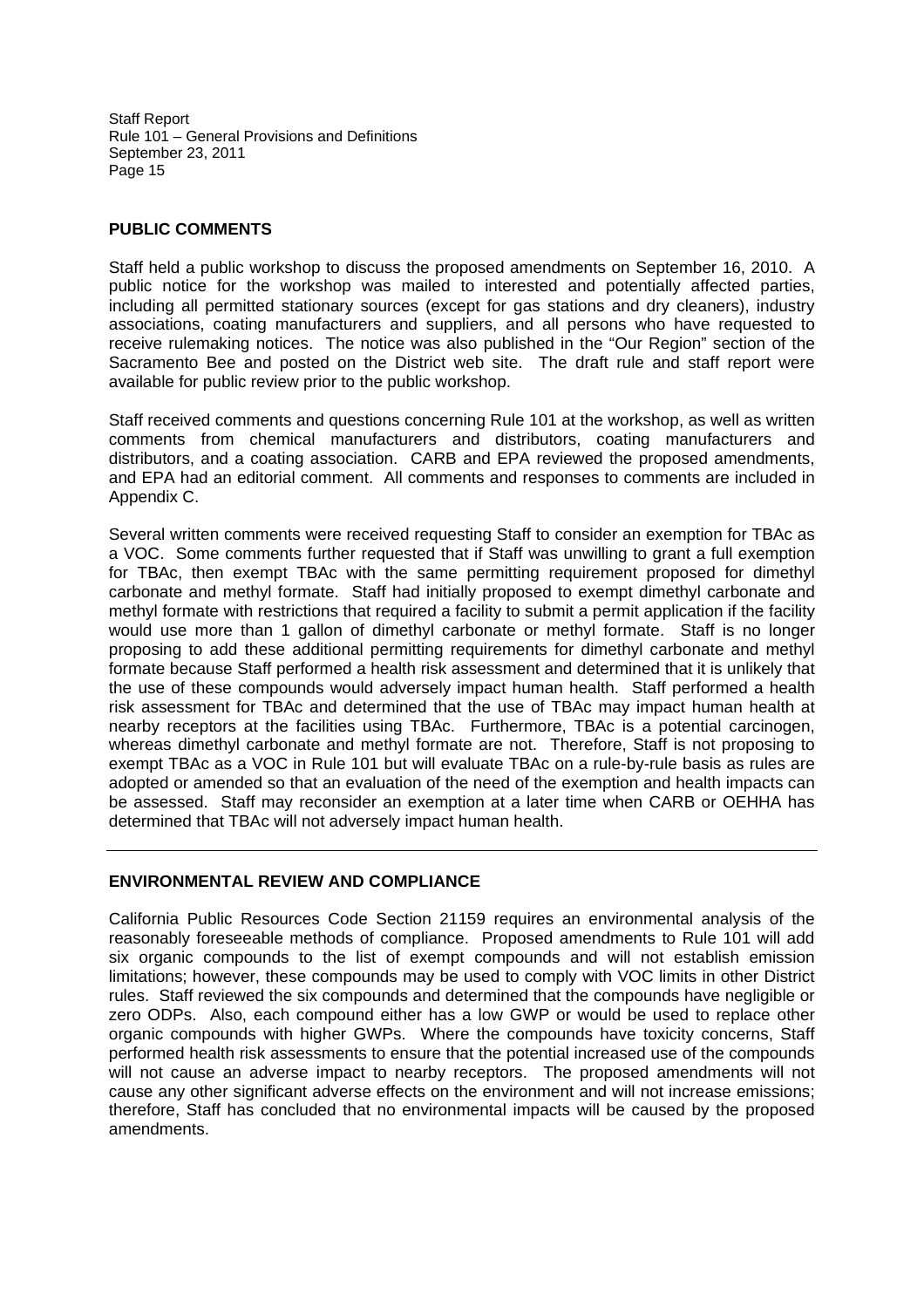Staff finds that the proposed rule amendments are exempt from CEQA because it can be seen with certainty that there is no possibility that the activity in question may have a significant adverse effect on the environment<sup>17</sup>.

# **FINDINGS**

| <b>Finding</b>                                                                                                                                                                                                                                                                                                    | <b>Finding Determination</b>                                                                                                                                                                                                                                                                     |
|-------------------------------------------------------------------------------------------------------------------------------------------------------------------------------------------------------------------------------------------------------------------------------------------------------------------|--------------------------------------------------------------------------------------------------------------------------------------------------------------------------------------------------------------------------------------------------------------------------------------------------|
| Authority: The District must find that a<br>provision of law or of a state or federal<br>regulation permits or requires the District to<br>adopt, amend, or repeal the rule.                                                                                                                                      | The District is authorized to adopt and amend Rule<br>101 by California Health and Safety Code (HSC)<br>Sections 40001, 40702, and 41010. [HSC Section<br>40727(b)(2)].                                                                                                                          |
| <b>Necessity:</b> The District must find that the<br>rulemaking demonstrates a need exists for the<br>rule, or for its amendment or repeal.                                                                                                                                                                       | The proposed amendments to Rule 101 are<br>necessary to incorporate six compounds exempted<br>by EPA into the District's definition of VOC. This<br>will give manufacturers and sources more flexibility<br>in formulating and using products with low VOC<br>limits. [HSC Section 40727(b)(1)]. |
| Clarity: The District must find that the rule is<br>written or displayed so that its meaning can be<br>easily understood by the persons directly<br>affected by it.                                                                                                                                               | Staff has reviewed the proposed rule amendments<br>and determined that they can easily be understood<br>by the affected parties. In addition, the record<br>contains no evidence that the persons directly<br>affected by the rule cannot understand it. [HSC<br>Section 40727(b)(3)].           |
| Consistency: The rule is in harmony with, and<br>not in conflict with or contradictory to, existing<br>statutes, court decisions, or state or federal<br>regulations.                                                                                                                                             | The proposed amendments to the rule do not<br>conflict with and are not in contradictory to existing<br>statutes, court decisions, or state or federal<br>regulations. [HSC Section 40727(b)(4)].                                                                                                |
| Non-Duplication: The District must find that<br>either: 1) The rule does not impose the same<br>requirements as an existing state or federal<br>regulation; or (2) that the duplicative<br>requirements are necessary or proper to<br>execute the powers and duties granted to, and<br>imposed upon the District. | The proposed amendments to the rule do not<br>duplicate any existing state or federal laws or<br>regulations. [HSC Section 40727(b)(5)].                                                                                                                                                         |
| Reference: The District must refer to any<br>statute, court decision, or other provision of law<br>that the District implements, interprets, or<br>makes specific by adopting, amending or<br>repealing the rule.                                                                                                 | Health and Safety Code Sections 40001, 40702,<br>and 41010. [HSC Section 40727(b)(6)].                                                                                                                                                                                                           |
| Additional Informational Requirements: In<br>complying with HSC Section 40727.2, the<br>District must identify all federal requirements<br>and District rules that apply to the same<br>equipment or source type as the proposed rule<br>or amendments.                                                           | The amendments to Rule 101 incorporate<br>additional compounds into the list of exempt<br>compounds and will not require limits on VOC<br>emissions. Therefore, a written analysis of federal<br>regulations and other District rules is not required.<br>[HSC Section 40727.2(g)].              |

<sup>17</sup> State CEQA Guidelines, Section 15061(b)(3).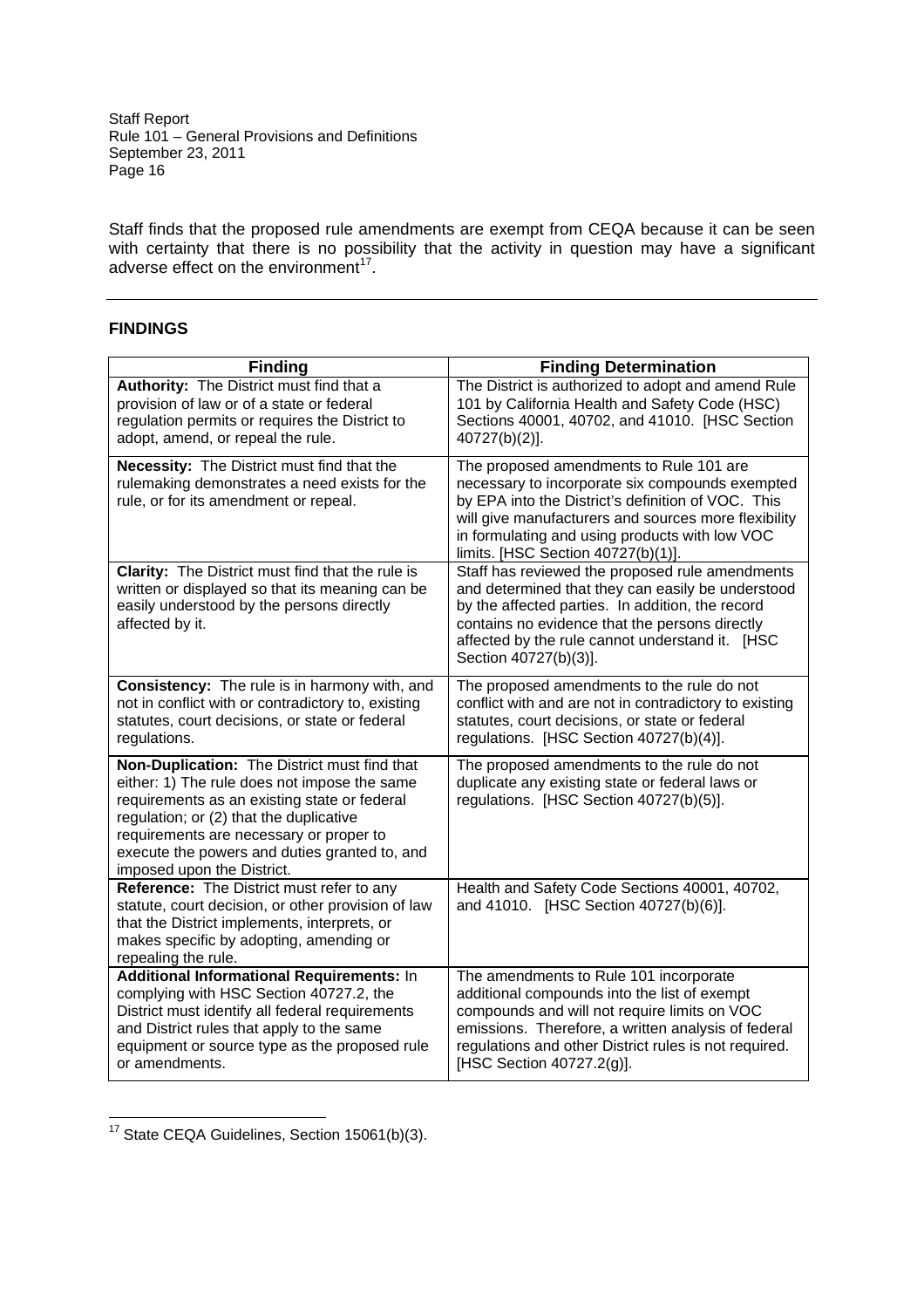## **REFERENCES**

3M Company. "Product Information: 3M Novec 7300 Engineered Fluid." September 2009

3M Company. "Product Information: 3M Novec 7500 Engineered Fluid." September 2009

American Coating Association, e-mail from David Darling, American Coating Association, to Kevin J. Williams, SMAQMD, September 21, 2011.

California Air Resources Board. "Environmental Impact Assessment of Tertiary-Butyl Acetate." January 2006.

California Air Resources Board. "Environmental Impact Assessment of Selected Halogenated Chemicals." March 2008.

California Air Resources Board. Letter to Air Pollution Control Officers regarding methyl formate assessment. May 19, 2008.

Kowa American Corporation. Dimethyl Carbonate Information Request submitted to U.S. Environmental Protection Agency. Modified January 2010.

Office of Environmental Health Hazard Assessment. Memorandum to Air Resources Board, "Revised Assessment of Health Effects of Exposure to Dimethyl Carbonate, A Chemical Petitioned for Exemption from VOC Rules". December 8, 2009.

San Joaquin Valley Unified Air Pollution Control District. Final Draft Staff Report: Proposed Amendments to Rule 1020 (Definitions). December 18, 2008

South Coast Air Quality Management District. Final Staff Report for Proposed Amended Rule 102 – Definition of Terms. September 2009.

U.S. Environmental Protection Agency. 40 CFR Part 51.100(s)(1) Definition of Volatile Organic Compound.

U.S. Environmental Protection Agency. "Environmental Profile for Propylene Carbonate", EPA/600/R-98/068. June 1998.

U.S. Environmental Protection Agency. Federal Register, 67 FR 13272: "Protection of Stratospheric Ozone: Notice 16 for Significant New Alternatives Policy Program." March 22, 2002.

U.S. Environmental Protection Agency. "Risk Screen on the Use of Substitutes for Ozone-Depleting Substances: Aerosols and Solvents." August 21, 2003.

U.S. Environmental Protection Agency. Federal Register, 69 FR 69290: "Air Quality: Revision to Definition of Volatile Organic Compounds – Exclusion of Four Compounds." November 29, 2004.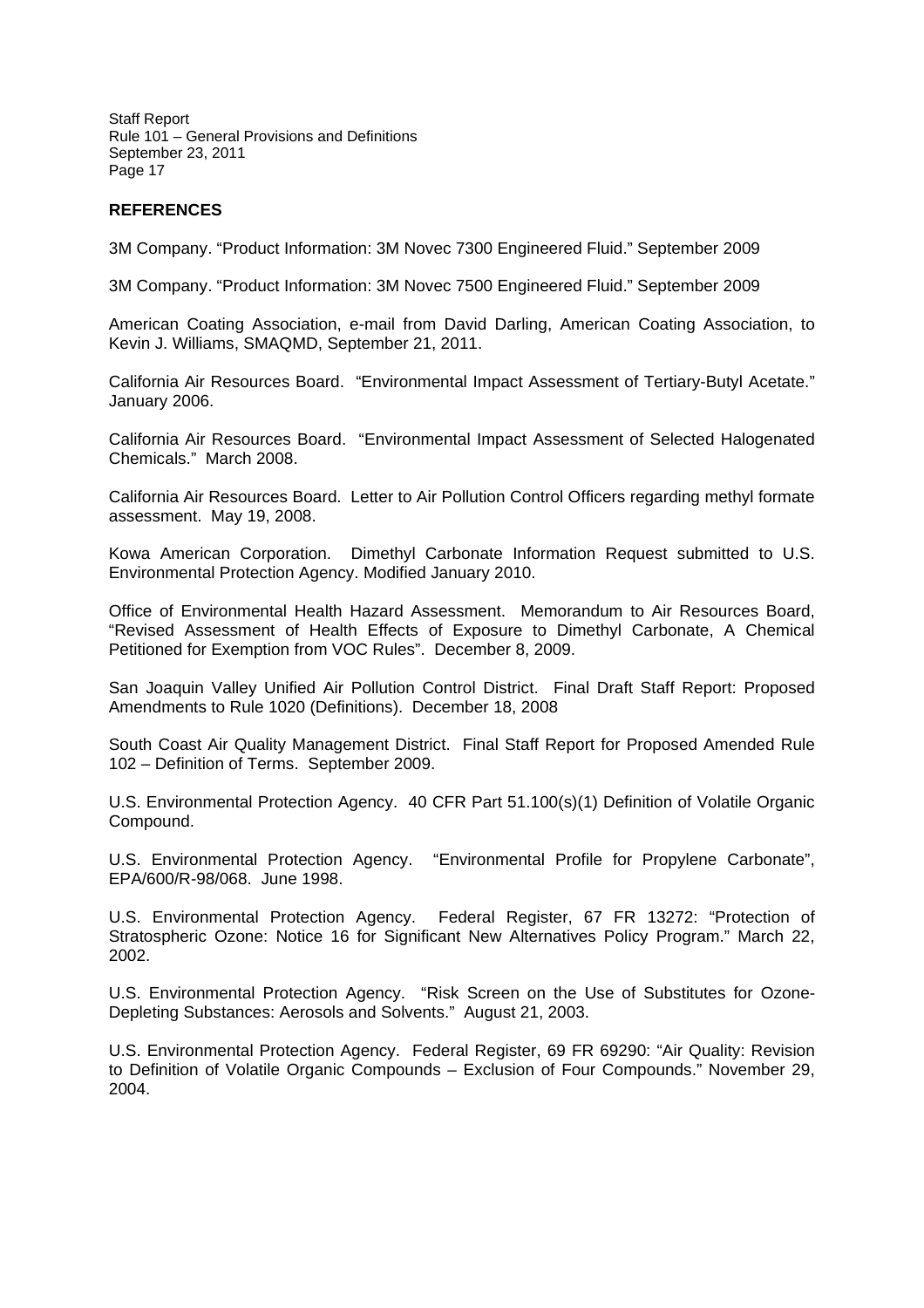U.S. Environmental Protection Agency. Federal Register, 69 FR 69298: "Revision to Definition of Volatile Organic Compounds – Exclusion of t-Butyl Acetate." November 29, 2004.

U.S. Environmental Protection Agency. "Air Quality Criteria for Ozone and Related Photochemical Oxidants", EPA 600/R-05/004aF. February 2006.

U.S. Environmental Protection Agency. Federal Register, 72 FR 2193: "Air Quality: Revision to Definition of Volatile Organic Compounds – Exclusion of HFE-7300." January 18, 2007.

U.S. Environmental Protection Agency. Federal Register, 74 FR 3437: "Air Quality: Revision to Definition of Volatile Organic Compounds – Exclusion of Propylene Carbonate and Dimethyl Carbonate." January 21, 2009.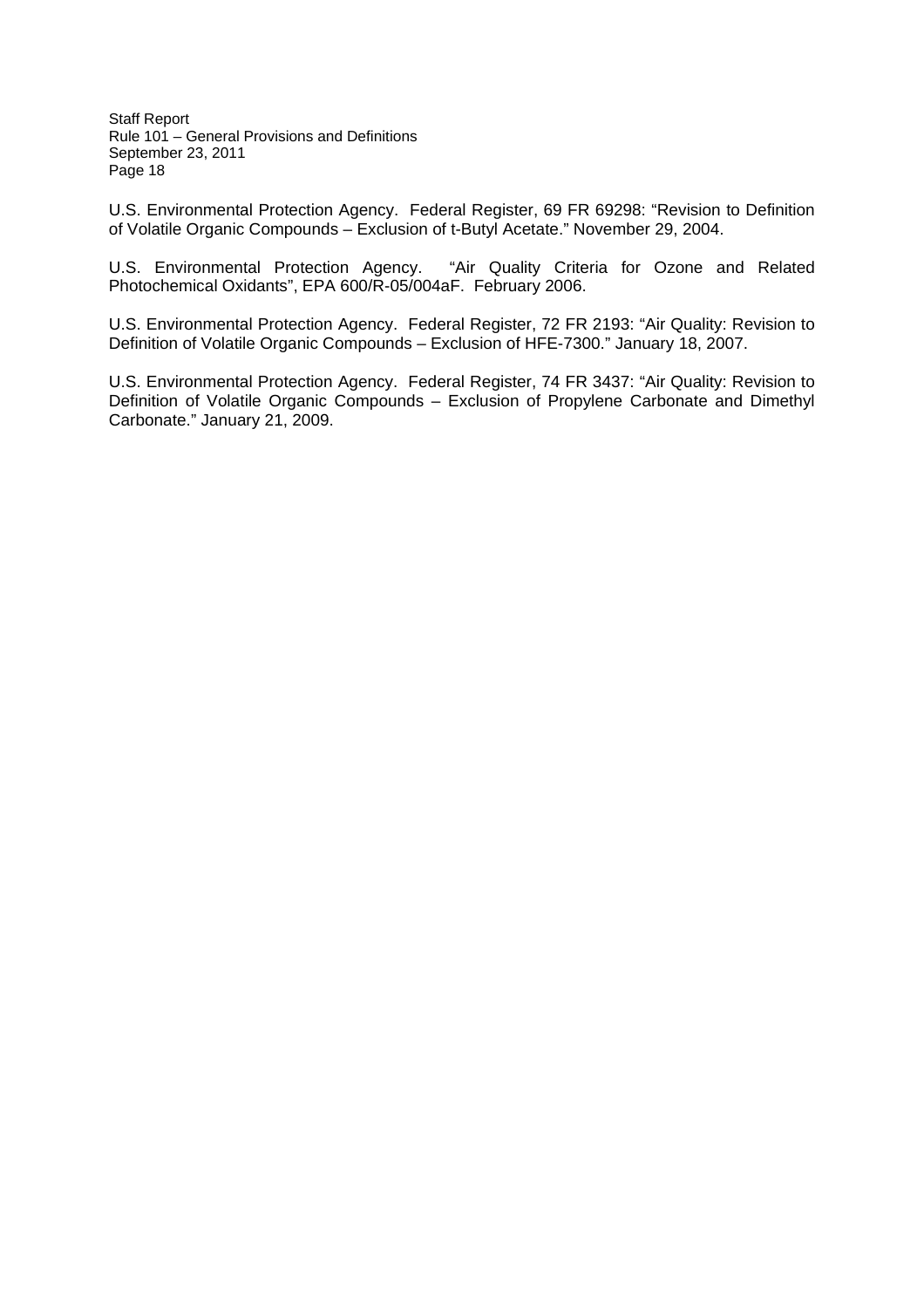# **Appendix A**

# **SUMMARY OF PROPOSED AMENDMENTS**

| <b>EXISTING</b><br><b>SECTION</b> | <b>NEW</b><br><b>SECTION</b> | <b>CHANGE</b>                                              |
|-----------------------------------|------------------------------|------------------------------------------------------------|
| 204.45                            | Same                         | Added common name, HFE-7100, for this compound.            |
| 204.47                            | Same                         | Added common name, HFE-7200, for this compound.            |
| <b>New</b>                        | 204.50                       | Added HFE-7000 to the list of exempt compounds.            |
| <b>New</b>                        | 204.51                       | Added HFE-7500 to the list of exempt compounds.            |
| <b>New</b>                        | 204.52                       | Added methyl formate to the list of exempt compounds       |
| <b>New</b>                        | 204.53                       | Added HFE-7300 to the list of exempt compounds.            |
| <b>New</b>                        | 204.54                       | Added propylene carbonate to the list of exempt compounds. |
| <b>New</b>                        | 204.55                       | Added dimethyl carbonate to the list of exempt compounds   |
| 204.50                            | 204.56                       | Section renumbered.                                        |

# **Rule 101 – General Provisions and Definitions**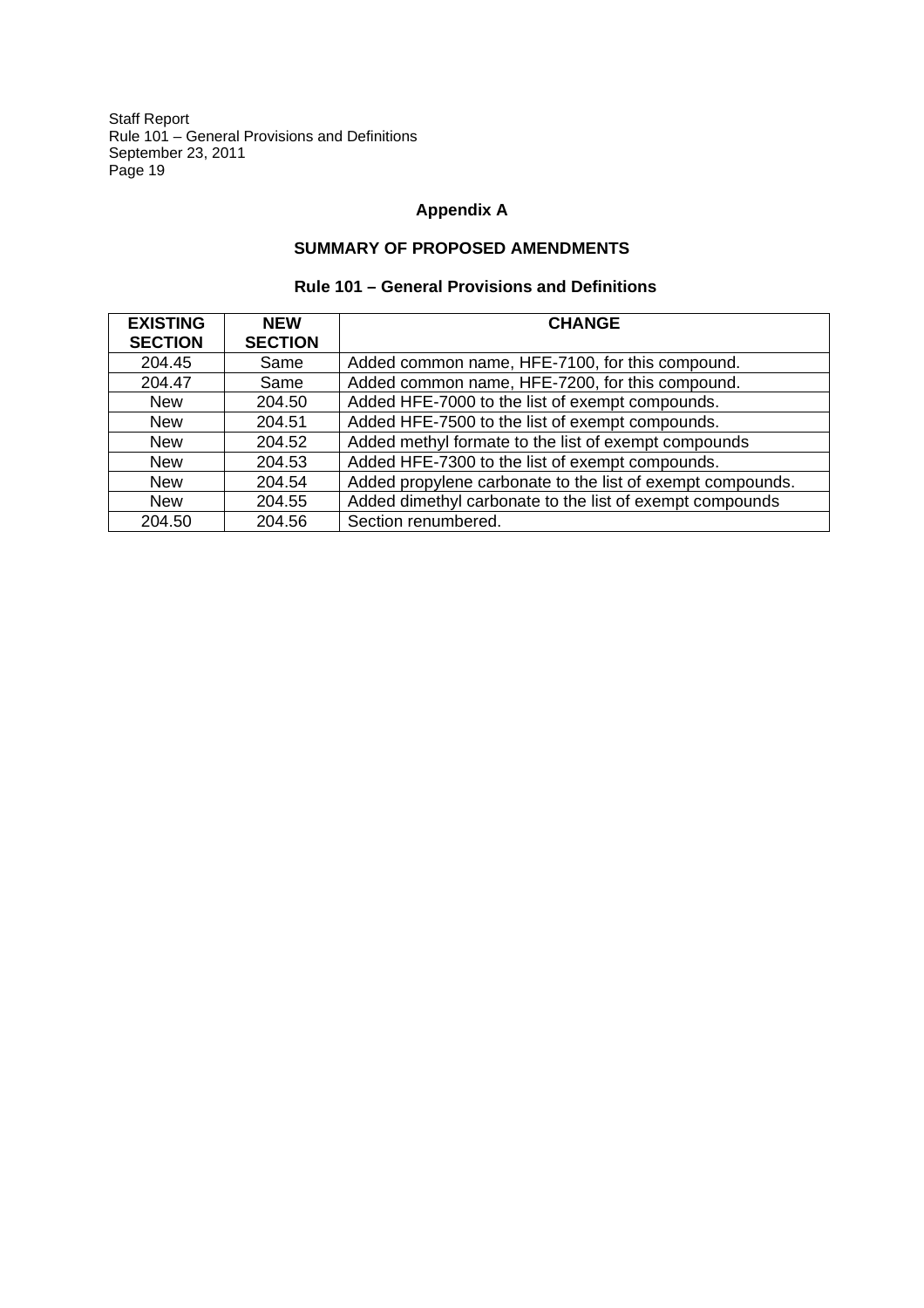# **APPENDIX B HEALTH RISK ASSESSMENT**

Point Source Modeling Parameters

| 1 gram per second<br>Default |
|------------------------------|
| 20 feet                      |
| 140° Fahrenheit              |
| 2.83 feet                    |
| 31.8 feet per second         |
| 12,000 cubic feet per minute |
| 14 feet                      |
| Urban                        |
|                              |

Point Source BEEST for Windows Output

| Max Annual Concentration: | 95.09 (ug/m <sup>3</sup> )/(g/s)<br>1,081.5 (ug/m <sup>3</sup> )/(g/s) |
|---------------------------|------------------------------------------------------------------------|
| Max 1-hour Concentration: |                                                                        |

### Volume Source Modeling Parameters

| <b>Emission Rate:</b>       | 1 gram per second                                     |
|-----------------------------|-------------------------------------------------------|
| <b>Building Dimensions:</b> | 24 feet x 24 feet x 12 feet (length x width x height) |
| Release Height:             | 10 feet                                               |
| Horizontal Dim:             | 5.58 feet (length/4.3)                                |
| Vertical Dim:               | 5.58 feet (height/2.15)                               |
| Elevation:                  | 0 feet                                                |
| Land:                       | Urban                                                 |

Volume Source BEEST for Windows Output

| Max Annual Concentration: | 1,878 (ug/m <sup>3</sup> )/(g/s)  |
|---------------------------|-----------------------------------|
| Max 1-hour Concentration: | 21,708 (ug/m <sup>3</sup> )/(g/s) |

Hazard Index

Hazard Index =  $\frac{Concentration (ug/m^3)/(g/s) * Emission Rate (g/s)}{2}$ Reference Exposure Level (ug/m $^3$ )

Cancer Risk

Cancer Risk = Inhalation Unit Risk Factor (ug/m<sup>3</sup>)<sup>-1</sup> \* Concentration (ug/m<sup>3</sup>)/(g/s)) \* Emission Rate (g/s)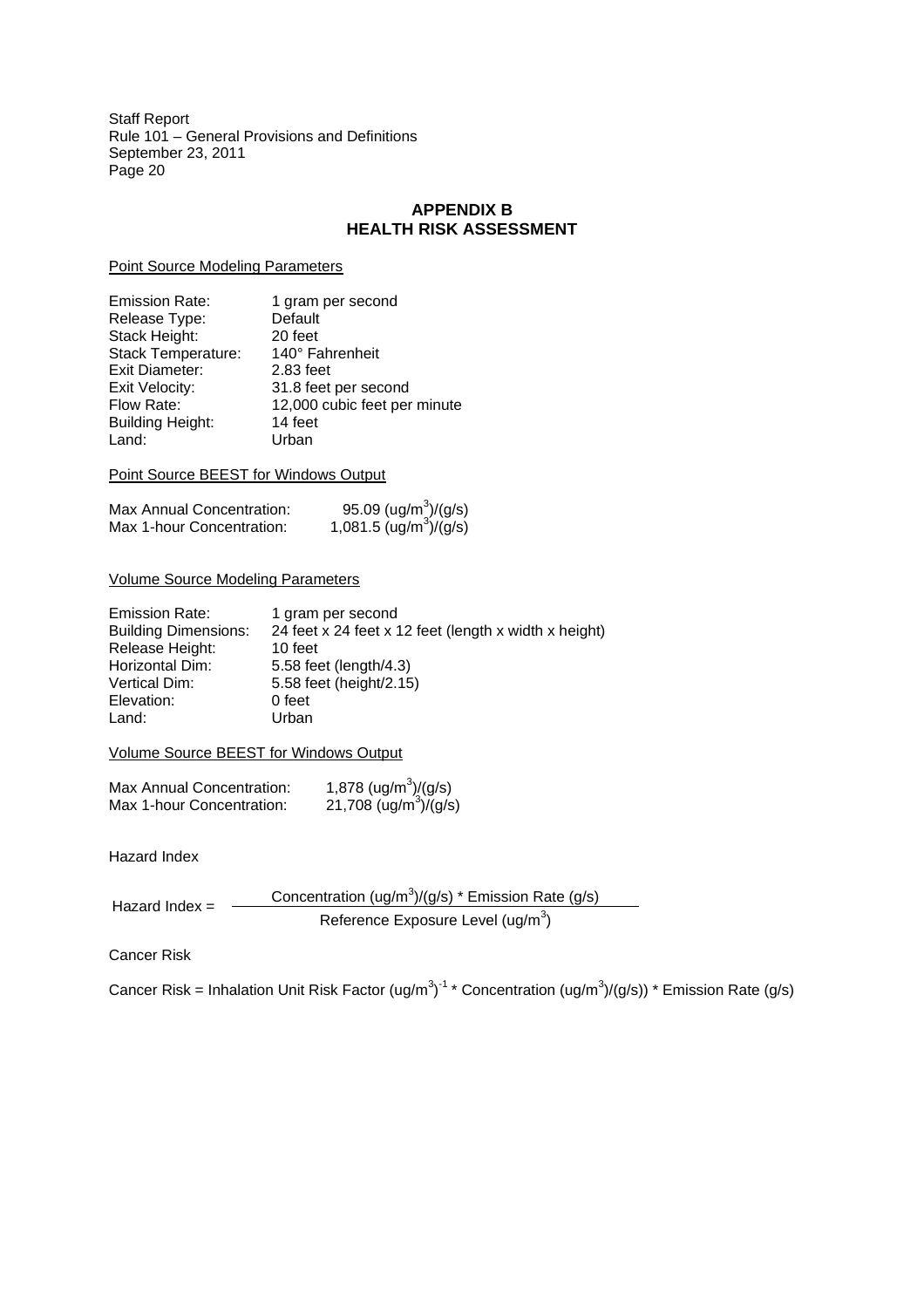### **Methyl Formate**

Density: 8.17 lb/gal Acute Reference Exposure Level (REL): 11,400 ug/m<sup>3</sup>

Calculating the maximum emission rate (ER) from a point source to have an acute hazard index (HI) of 1:

 $ER = (HI * REL)/1$ -hour Conc.  $ER = (1 * 11,400 \text{ ug/m}^3)/(1,081.5 \text{ (ug/m}^3)/(g/s))$  $ER = 10.5 g/s$ Hourly Emission = ER \* 0.0022 lb/g \* 3600 s/hr

Hourly Emission = 10.5 g/s  $*$  0.0022 lb/g  $*$  3600 s/hr Hourly Emission =  $83.6$  lb/hr

Calculating the maximum emission rate from a volume source to have an acute HI of 1:

 $ER = (HI * REL)/1$ -hour Conc.  $ER = (1 * 11,400 \text{ ug/m}^3)/(21,708 \text{ (ug/m}^3)/(g/s))$  $ER = 0.53 g/s$ 

Hourly Emission = ER  $*$  0.0022 lb/g  $*$  3600 s/hr Hourly Emission = 0.53 g/s \* 0.0022 lb/g \* 3600 s/hr Hourly Emission = 4.16 lb/hr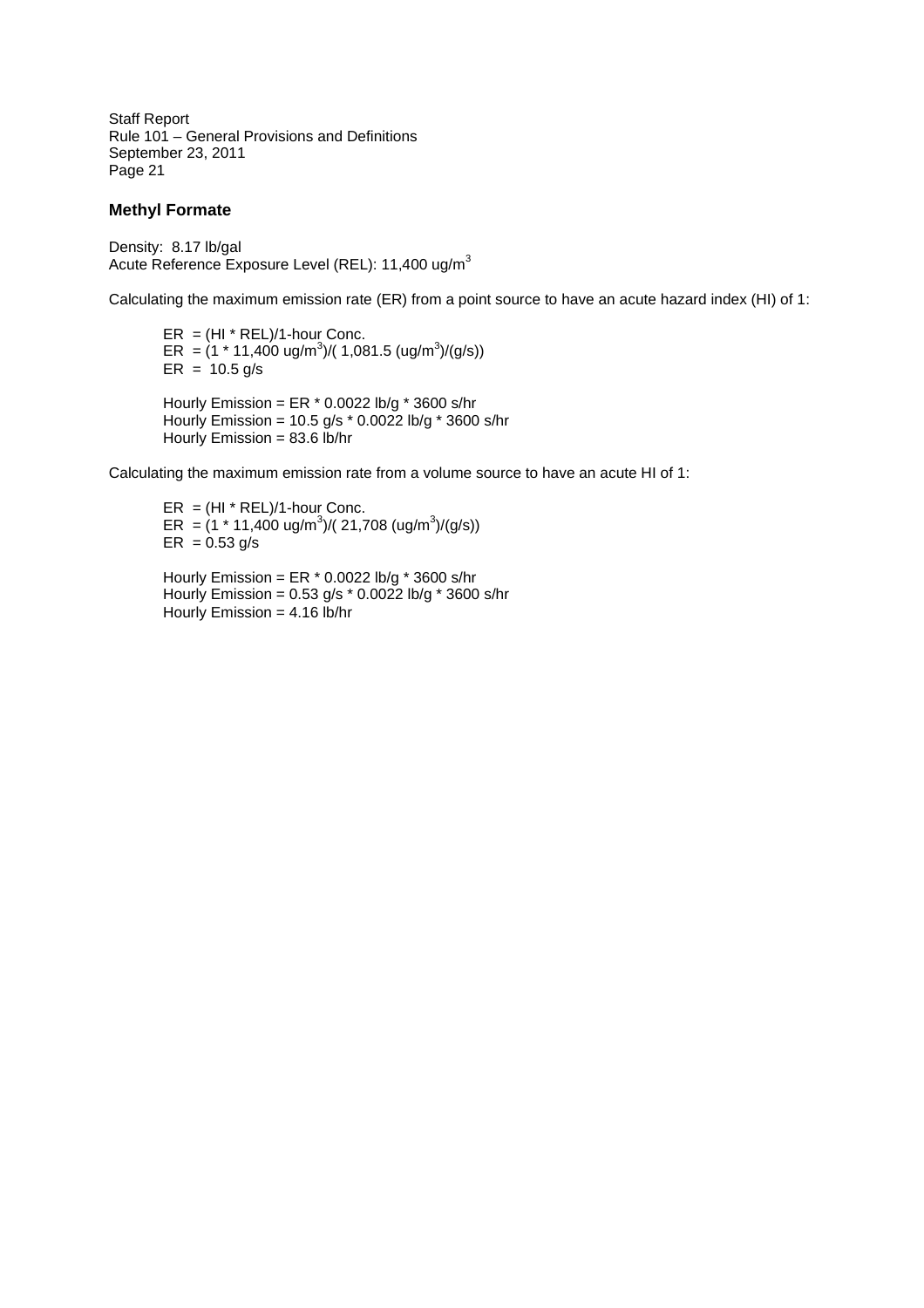#### **Dimethyl Carbonate**

**Density:** 8.92 lb/gal Acute Reference Exposure Level (REL): 18,000 ug/m<sup>3</sup><br>Chronic Reference Exposure Level (REL): 5,500 ug/m<sup>3</sup> Chronic Reference Exposure Level (REL):

Calculating the maximum emission rate from a point source to have an acute HI of 1:

 $ER = (HI * Acute REL)/1$ -hour Conc.  $ER = (1 * 18,000 \text{ ug/m}^3)/(1,081.5 \text{ (ug/m}^3)/(g/s))$  $ER = 16.6$  g/s Hourly Emission = ER \* 0.0022 lb/g \* 3600 s/hr

Hourly Emission = 16.6 g/s \* 0.0022 lb/g \* 3600 s/hr Hourly Emission = 132 lb/hr

Calculating the maximum emission rate from a volume source to have an acute HI of 1:

 $ER = (HI * Acute REL)/1$ -hour Conc. ER =  $(1 * 18,000 \text{ ug/m}^3)/(21,708 \text{ (ug/m}^3)/(g/s))$  $ER = 0.83$  g/s Hourly Emission = ER \* 0.0022 lb/g \* 3600 s/hr Hourly Emission = 0.83 g/s \* 0.0022 lb/g \* 3600 s/hr Hourly Emission =  $6.58$  lb/hr

Calculating the maximum emission rate from a point source to have a chronic HI of 1:

ER = (HI \* Chronic REL)/Annual Conc. ER =  $(1 * 5,500 \text{ ug/m}^3) / (95.09 \text{ (ug/m}^3) / (g/s))$  $ER = 57.8$  g/s

Annual Emission = ER  $*$  0.0022 lb/g  $*$  3600 s/hr  $*$  8hr/day  $*$  5 days/wk  $*$  52 wk/yr Annual Emission = 57.8 g/s \* 0.0022 lb/g \* 3600 s/hr \* 8hr/day \* 5 days/wk \* 52 wk/yr Annual Emission = 954,000 lb/year

Calculating the maximum emission rate from a volume source to have a chronic HI of 1:

 $ER = (HI * Chronic REL)/Annual Conc.$ ER =  $(1 * 5,500 \text{ ug/m}^3)/(1,878 \text{ (ug/m}^3)/(g/s))$  $ER = 2.93 g/s$ 

Annual Emission = ER \* 0.0022 lb/g \* 3600 s/hr \* 8hr/day \* 5 days/wk \* 52 wk/yr Annual Emission = 2.93 g/s \* 0.0022 lb/g \* 3600 s/hr \* 8 hr/day \* 5 days/wk \* 52 wk/yr Annual Emission = 48,300 lb/year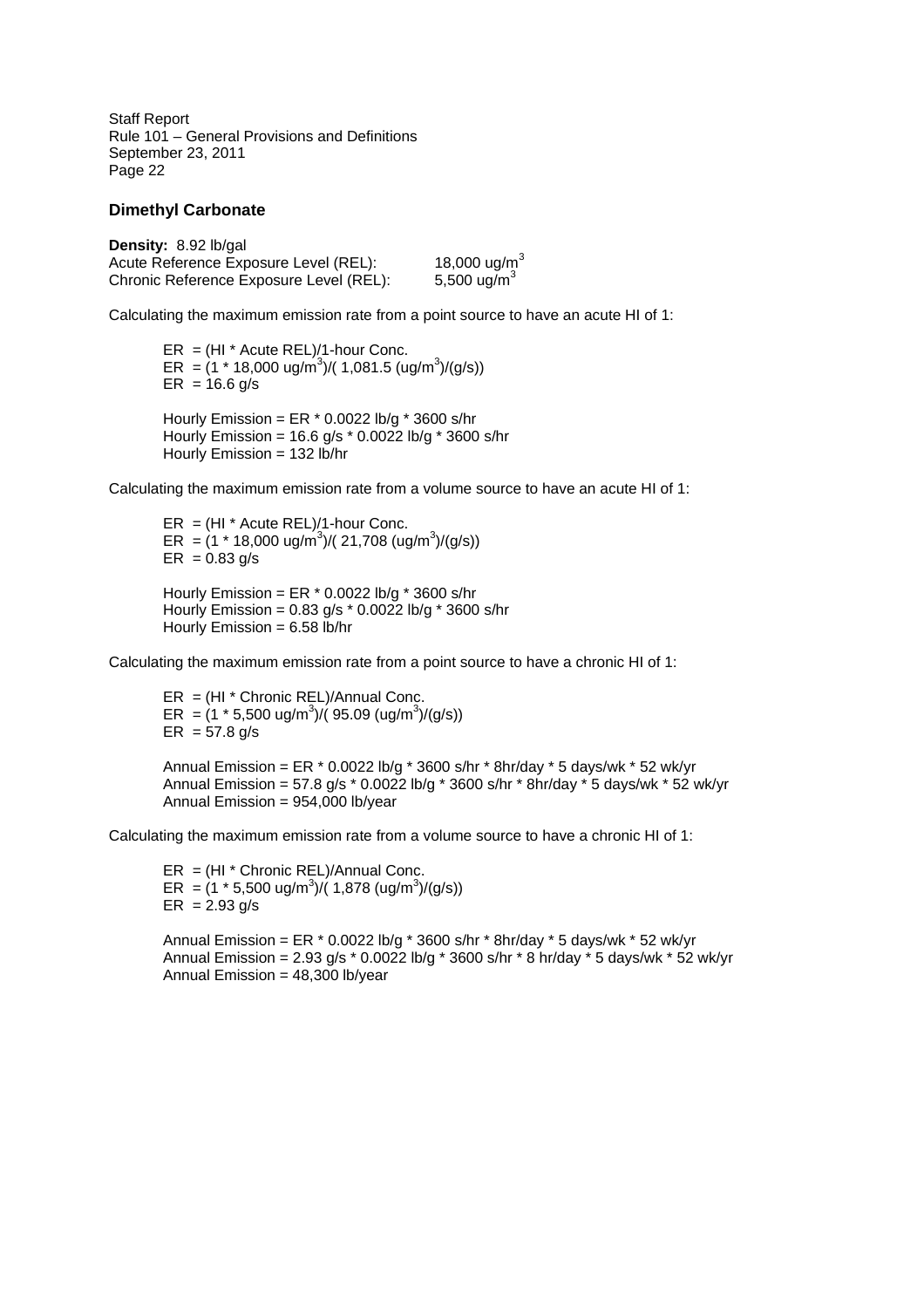#### **Tertiary Butyl Acetate**

Density of TBAc: 7.18 lb/gal Inhalation Unit Risk Factor (URF) =  $4 \times 10^{-7}$  (ug/m<sup>3</sup>)<sup>-1</sup>

Calculating the maximum emission from a point source to have a cancer risk of less than 10 in a million:

ER = Cancer Risk/(URF\*Annual Conc) ER =  $(10 \times 10^{-6})/(4 \times 10^{-7}$  (ug/m<sup>3</sup>)<sup>-1</sup> \* 95.09 (ug/m<sup>3</sup>)/(g/s))  $ER = 0.26$  g/s

Annual TBAc Emission = ER \* 0.0022 lb/g \* 3600 s/hr \* 8 hr/day \* 5 days/wk \* 52 wk/yr Annual TBAc Emission =  $0.26$  g/s  $*$  0.0022 lb/g  $*$  3600 s/hr  $*$  8 hr/day  $*$  5 days/wk  $*$  52 wk/yr Annual TBAc Emission = 4340 lb/year

Assume: 80% of VOC is replaced by TBAc Annual VOC Emission = 4340 lb/year / 80% Annual VOC Emission = 5425 lb/year

Calculating the maximum emission from a volume source to have a cancer risk of less than 10 in a million:

ER = Cancer Risk/(URF\*Annual Conc) ER =  $(10 \times 10^{-6})/(4 \times 10^{-7}$  (ug/m<sup>3</sup>)<sup>-1</sup> \* 1,878 (ug/m<sup>3</sup>)/(g/s))  $ER = 0.01$  g/s

Annual TBAc Emission = ER  $*$  0.0022 lb/g  $*$  3600 s/hr  $*$  8 hr/day  $*$  5 days/wk  $*$  52 wk/yr Annual TBAc Emission = 0.01 g/s \* 0.0022 lb/g \* 3600 s/hr \* 8 hr/day \* 5 days/wk \* 52 wk/yr Annual TBAc Emission = 220 lb/year

Assume: 80% of VOC is replaced by TBAc Annual VOC Emission = 220 lb/year / 80% Annual VOC Emission = 275 lb/year

Calculating the District permitting threshold:

Permitting threshold = 1 gallon of coatings and solvents per day Permitting threshold = 1 gallon/day \* 5 days/wk \* 52 wk/yr Permitting threshold = 260 gallons/yr

Calculating the average VOC content to emit VOC emissions that exceed the cancer risk

Average VOC content = Annual VOC Emissions/Permitting threshold Average VOC content = 275 lb/yr / 260 gallons/yr Average VOC content = 1.1 lb/gallon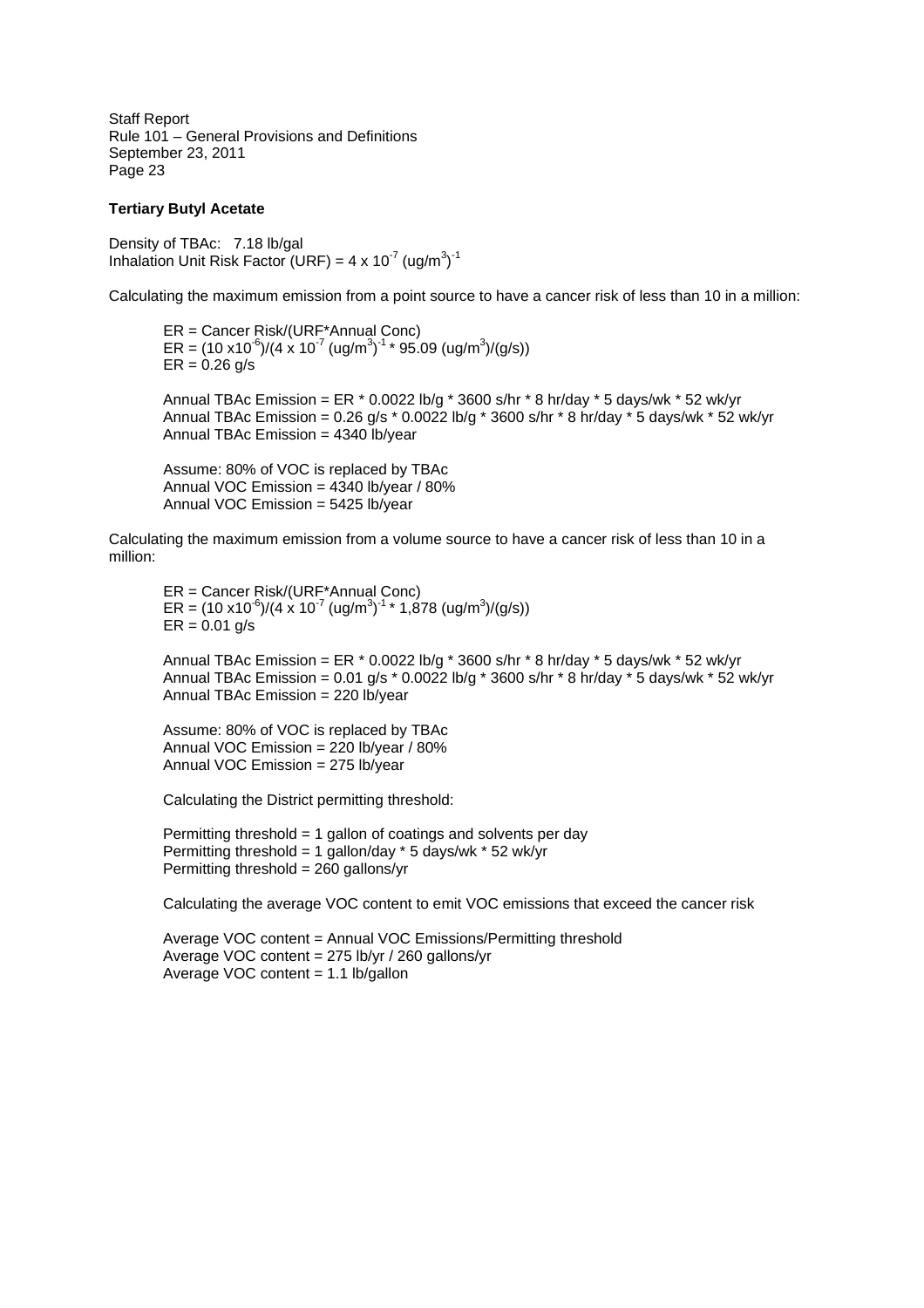# **APPENDIX C COMMENTS AND RESPONSES**

### **Public Workshop for Rules 101, 451 and 459 September 16, 2010, 2:00 PM**

Attendees:

Allen Cripe, CalTrans Josh Cox, Jerry's Paint Brad Gacke, SMUD June Livingston, BERC Brett Hayes, Hayes Brothers Collision Kelly Hitt, Nestle Waters North America Brittany Marcotte, Nestle Waters North America **Kendall McCane, Jerry's Paint** Bryon Theis, 3M **Keyin Holley, MAC's Distribution** Cerlut Fre, Sherwin-Williams Kevin Thompson, Thompson Sales Clifford Waters, Sherwin-Williams Larry Medrano, PBE Inc Dale Schell, Jim's Color Corner Lisa Dobeck, Caltrans Dan Porreau, LyondellBasell Mark McCleskey, Jerry's Paint Danny Nunez, Finish Masters Mark Tavianini, CARB Dave Fisher, Morrison Paint Supply Matt Stevens, Shanahan's Autobody Dave Harshbarger, MAC's Distribution Mike Veney, Sherwin-Williams David Luer, MAC's Distribution Pat Newcomb, Jerry's Paint David McClune, California Autobody Association **Pat Stickle, Angel Warehouse** Debra Wynne, Original Paint Phil Brown, PPG Industries Dennis Barkman, Colors On Parade Rich Mott, Jerry's Paint Deran Berggne, Jerry's Paint **Rick Hays, MAC's Distribution** Eric Cooc, Precision Autobody Robert Blair, Finish Mater Glenn Galbaugh, DuPont Company Stan Brecetu, 3M Grey Calhorn, Finish Master Steve Nesbitt, PCL Jason Kowen, Spies Hecker Terry Klemin, Matrix Jeanette Duncan, Ellis & Ellis Sign Systems Todd Everitt, Valspar Refinish Jeremy Tiner, Warehouse Paint Tom Walther, Jim's Color Corner

David Roznowski, LyondellBasell Peter Bezech, California Autobody Association George Contos, Blomberg Window Shane Whitcomb, Ellis & Ellis Sign Systems Vern Heffner, City of Sacramento Fleet Management

Jim Brett, CalTrans Jim Cropper, CARB

## **Oral Comments from the Public Workshop**

Note: A combined workshop was held for proposed amendments to Rule 101, Rule 451 and Rule 459. Only comments pertaining to the proposed amendments to Rule 101 are shown below.

Comment #1 Lyondell supports the exemption of propylene carbonate in Rule 101.

Response: Thank you for your comment.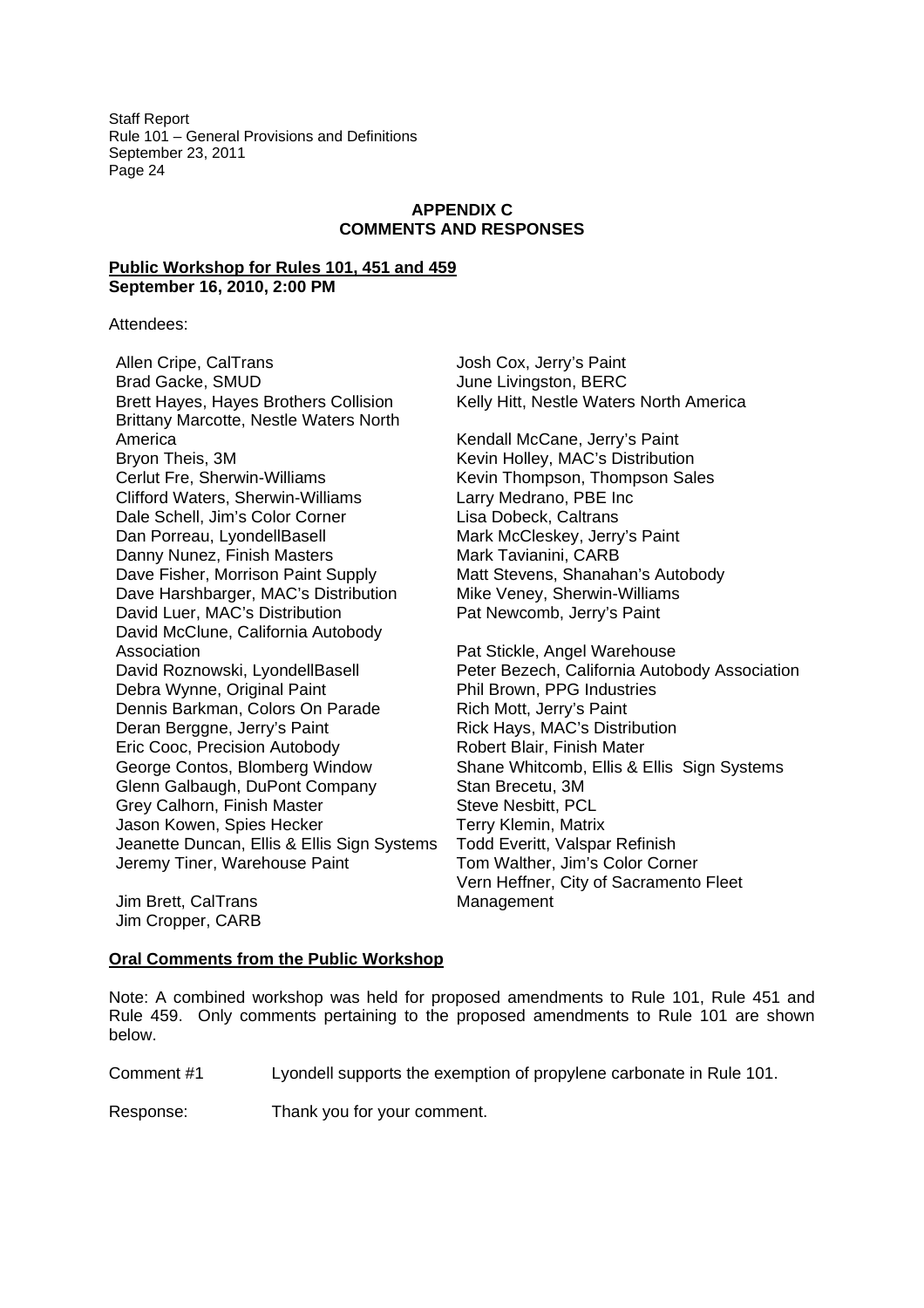- Comment #2 Lyondell objects to the unequal treatment of TBAc with regard to dimethyl carbonate and methyl formate. Lyondell requests that the proposed amendments exempt TBAc with the same restriction as for dimethyl carbonate and methyl formate.
- Response: Staff is no longer proposing to add permitting restrictions to dimethyl carbonate and methyl formate because Staff has determined from health risk modeling that these compounds will not cause an adverse impact on human health. Staff has not changed its position on TBAc and is not proposing to exempt TBAc in Rule 101. Because TBAc is a potential carcinogen and may be used in a variety of applications, the decision to exempt TBAc would need to be looked at within each prohibitory rule. Most recently, Staff reviewed the potential impacts of exempting TBAc as a VOC in Rule 459, Automotive, Mobile Equipment, and Associated Parts and Components Coating Operations, and provided a limited exemption for TBAc.

### **Written Comments from Environmental Protection Agency dated 9/3/2010**

- Comment #3 Office of Air Quality Planning and Standards (OAQPS) plans to fix an editorial error in 40 CFR 51.100. The name of the compound should be 1,1,1,2,2,3,4,5,5,5-decafluoro-3-methoxy-4-trifluoromethyl-pentane (HFE-7300), instead of (1) 1,1,1,2,2,3,4,5,5,5-decafluoro-3-methoxy-4 trifluoromethyl-pentane (HFE-7300). The "(1)" should be removed.
- Response: Staff has made the change in the proposed amendments to Rule 101.

#### **Written Comments from LyondellBasell dated 8/31/2010**

- Comment #4 We support the addition of propylene carbonate to the list of exempt compounds.
- Response: Thank you for your comment.
- Comment #5 The staff report for Rule 101 cites CARB's 2006 environmental impact assessment as the reason for not proposing the exemption of TBAc. CARB's concern at the time was that TBAc could pose a potential cancer risk to humans because TBAc metabolized to TBA. Since CARB's 2006 Environmental Impact Assessment on TBAc, several studies have confirmed that neither TBA nor TBAc are genotoxic, potential human carcinogens, or reproductive toxins.
- Response: Staff relied on the published toxicity evaluations from experts at OEHHA and CARB. Staff contacted OEHHA regarding the studies mentioned in the comment letter. According to OEHHA staff, these studies have not provided sufficient evidence demonstrating that the rodent tumor studies are not relevant to humans. Therefore, OEHHA still considers TBAc to be a potential human carcinogen. Staff will reconsider an exemption for TBAc when OEHHA or CARB has concluded that it will not cause an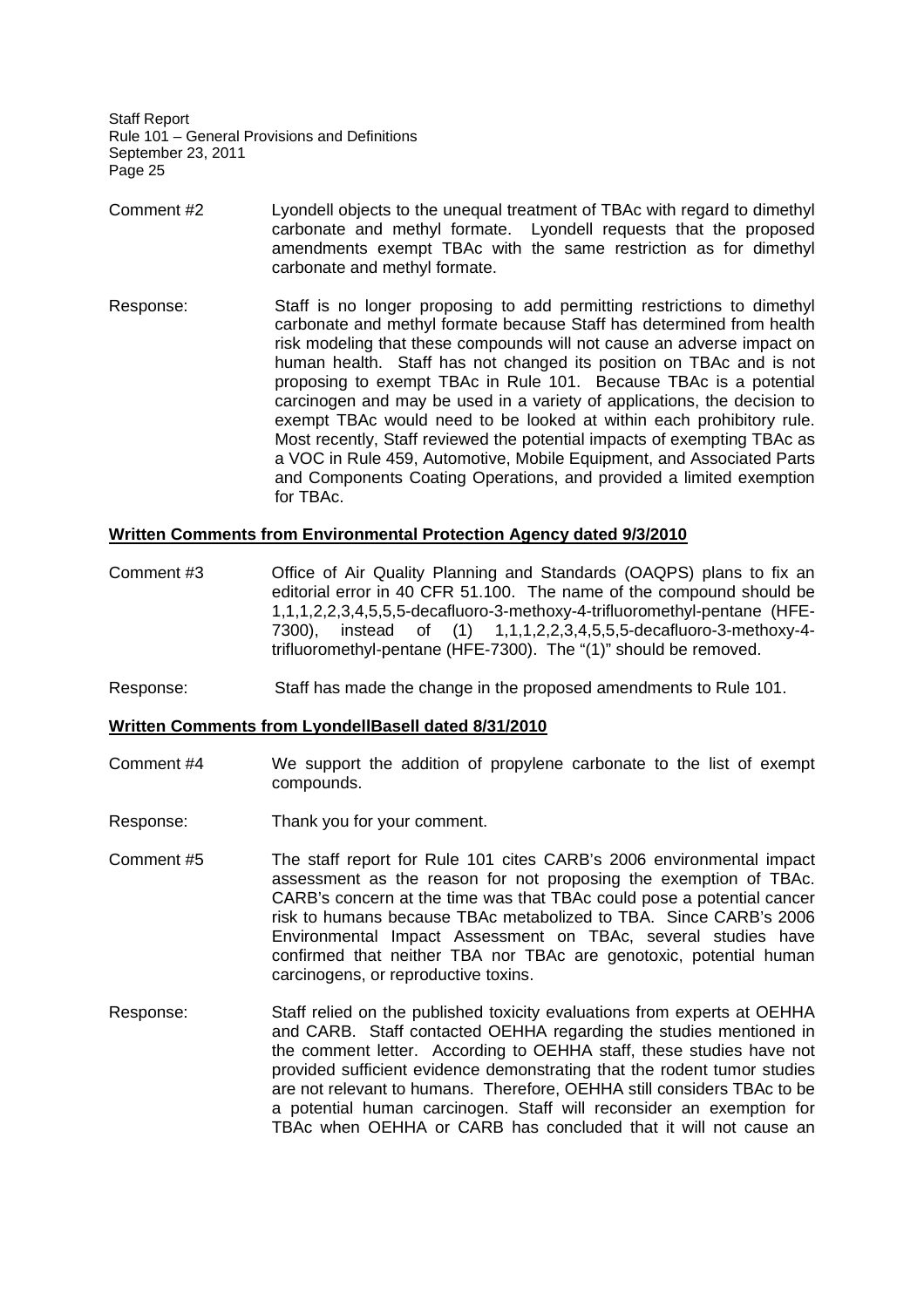adverse impact to human health.

Meanwhile, Staff will consider an exemption for TBAc within specific prohibitory rules as they are adopted or amended. Staff will review the potential impacts and determine whether exempting TBAc would cause an adverse impact to human health.

- Comment #6 DMC metabolizes to methanol, a chemical OEHHA has proposed to add to Prop 65 as a reproductive toxin, which in turn metabolizes to formaldehyde, a probable human carcinogen. Therefore, it is incongruous that staff would propose the exemption of dimethyl carbonate in Rule 101 but not TBAc, whose metabolite TBA is neither a listed carcinogen nor reproductive toxin.
- Response: The Prop 65 list is a notification requirement regarding the use of compounds that are considered to be carcinogens or reproductive toxins. Methanol is proposed to be added to the Prop 65 list as a reproductive toxin; however, no action has been taken by OEHHA. Furthermore, OEHHA has concluded in a memo to CARB<sup>18</sup> that there is no evidence of carcinogenicity for methanol, the primary metabolite of dimethyl carbonate, despite a robust database on toxicity and a long history of human exposure. Also, according to OEHHA, formaldehyde, the metabolite for methanol, is carcinogenic by inhalation, but in the case of dimethyl carbonate exposure, formaldehyde would be formed inside the human body. This formation has not shown that the internal levels of dissolved or bound formaldehyde produced by intermediary metabolism or by methanol oxidation are associated with cancer. OEHHA further concluded that the proposed interim acute and chronic REL are expected to be protective of anticipated adverse health effects, including the developmental toxicity observed in the key study reported for dimethyl carbonate. Therefore, Staff expects that an exemption for dimethyl carbonate will not cause adverse impact on human health.
- Comment #7 We believe that adding TBAc to Rule 101 with the same use restrictions (permit requirements) as dimethyl carbonate and methyl formate is consistent with the science, rulemakings in several other California counties and air districts, protective of human health, and provides the District with a mechanism to review potential risks on a case-by-case basis. We request that TBAc be added to the list of exempt compounds in Rule 101 with the same permitting requirements as dimethyl carbonate and methyl formate.
- Response: See responses to comments #2 and #5.

<sup>&</sup>lt;sup>18</sup> "Revised Assessment of Health Effects of Exposure to Dimethyl Carbonate, A Chemical Petitioned for Exemption from VOC Rules," Memorandum from OEHHA to Air Resources Board, December 8, 2009.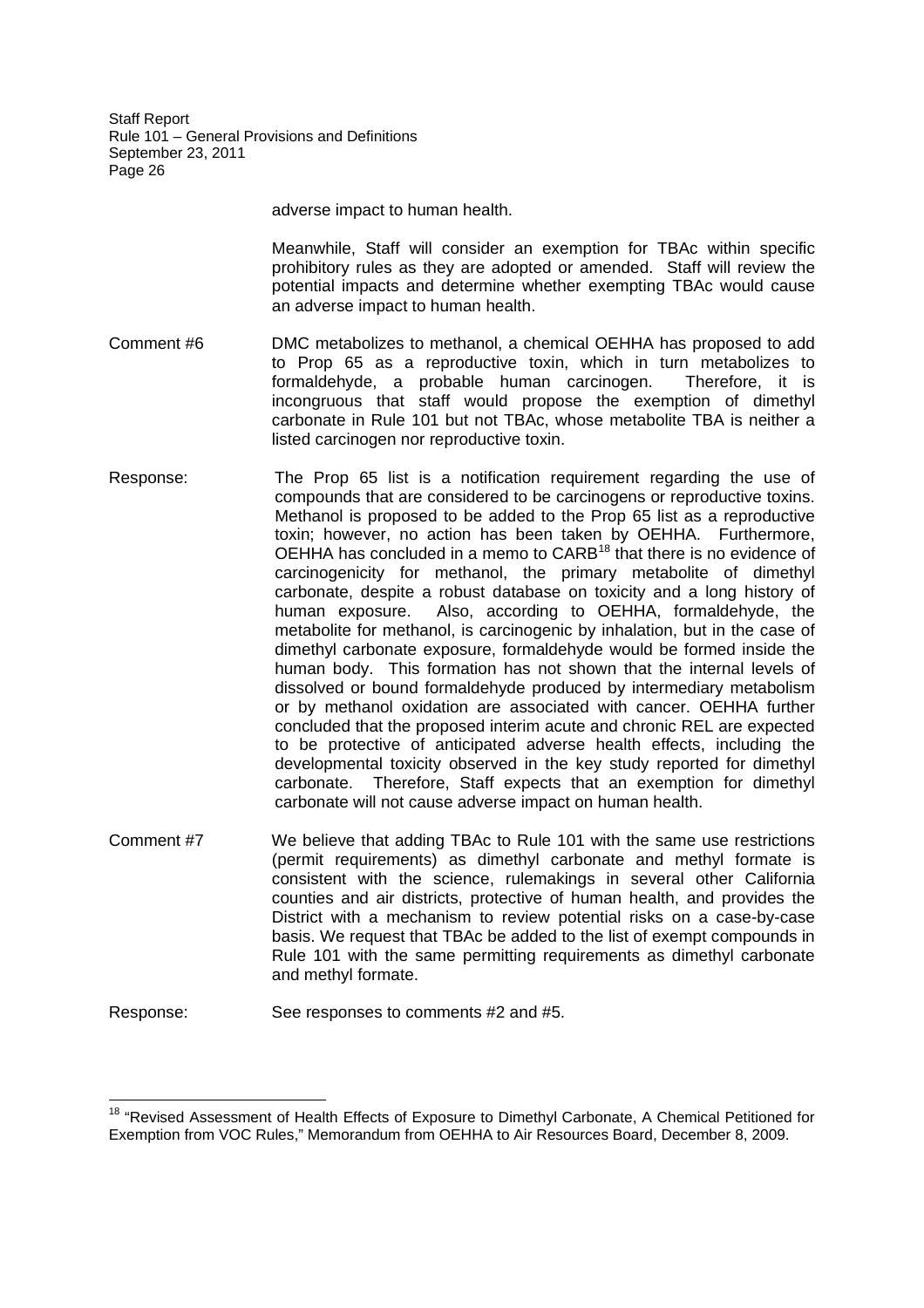# **Written Comments from LyondellBasell in E-mail dated 9/1/2010**

Comment #8 We object to the uneven handling of TBAc compared to dimethyl carbonate and methyl formate and request that TBAc also be added to the list of exempts in Rule 101 with the same permitting requirements. Response: See response to comment #2.

## **Written Comments from Miami Chemicals dated 9/8/2010**

- Comment #9 Miami Chemical supports the proposed amendments to Rule 101.
- Response: Thank you for your comment.

### **Written Comments from Kowa American Corporation dated 9/9/2010**

- Comment #10 Kowa American Corp would like to ask the SMAQMD to exempt the solvent dimethyl carbonate as a VOC. We feel dimethyl carbonate being VOC exempt will allow your local businesses a much greater degree of flexibility in meeting the more stringent VOC restrictions moving forward.
- Response: Staff is proposing to exempt dimethyl carbonate from the District's definition of VOC in Rule 101.
- Comment #11 We understand the District is contemplating having users of dimethyl carbonate apply for permits to use dimethyl carbonate. We think this would add an unnecessary amount of extra work for your air district.
- Response: Staff has performed a health risk assessment and has determined that dimethyl carbonate will not cause an adverse impact on human health; therefore, Staff is no longer proposing to add permitting requirements for dimethyl carbonate.
- Comment #12 If a permit is required, we would ask that: a sunset provision be included for the permit requirement, increase the permit to a larger amount (say for usages of more than 1,000 gallons per year) and allow contractors to use their permit across the air district instead of requiring one for each individual work site. We think these suggestions would make a permit process much easier for dimethyl carbonate users and for your District's employees.
- Response: See response to comment #11.

## **Written Comments from American Coating Association (ACA) dated 9/9/2010**

Comment #13 ACA supports the comments by Lyondellbasell and Kowa and suggests that propylene carbonate, TBAc, and dimethyl carbonate all be added to the list of exempt compounds without any restrictions since these compounds were exempted by the U.S. EPA, nearly every state in the U.S., and many California air districts based on their negligible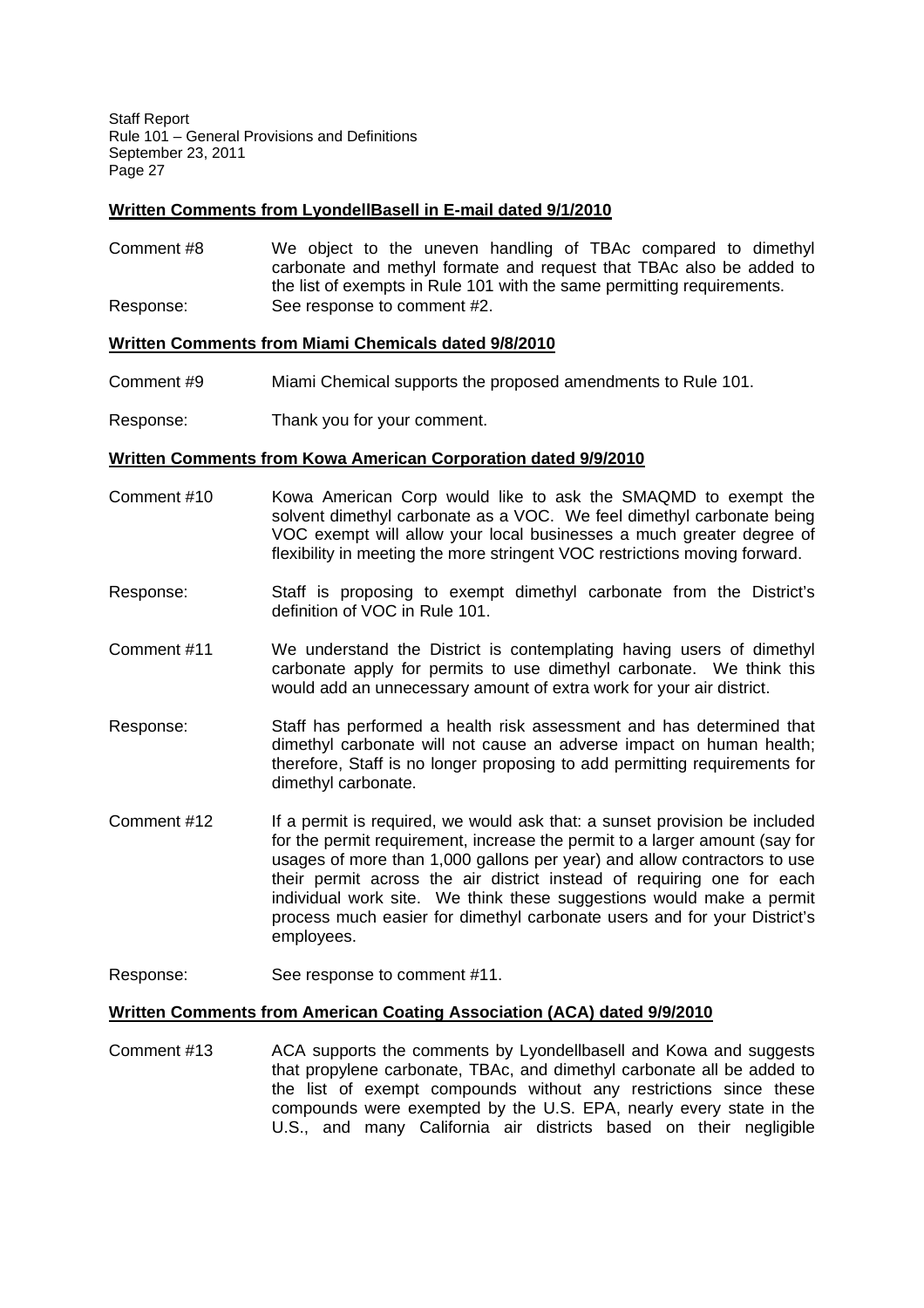contribution to tropospheric ozone formation.

- Response: See responses to Comments #2, #4 through #8, and #10 through #12. Staff is proposing to add propylene carbonate and dimethyl carbonate to the list of exempt compounds in Rule 101. At this time, Staff is not proposing to exempt TBAc as a VOC because of its potential adverse impact on human health. Instead, Staff intends to review the impacts of TBAc on a rule-by-rule basis and where Staff determines it appropriate, include an exemption or limited exemption for TBAc.
- Comment #14 If the District does not outright exempt TBAc, ACA suggests to be fair the District should exempt TBAc and include the same permit requirements as dimethyl carbonate and methyl formate in order to address any possible concerns with the use of TBAc.
- Response: See response to Comment #2.

### **Written Comments from AkzoNobel Car Refinishes dated 9/16/2010**

- Comment #15 TBAc has been fully exempted as a VOC by the U.S. EPA and in the following California Air Pollution Control Districts: San Joaquin, Santa Barbara, Yolo-Solano APCD.
- Response: U.S. EPA exempted TBAc as a VOC for the purpose of meeting VOC content limits or VOC emission limits, but EPA maintained its status as a VOC for the purposes of recordkeeping, emissions reporting, photochemical modeling, and emissions inventory requirements. At this time, Staff is not proposing to exempt TBAc in Rule 101 because of the potential adverse impact to human health but will assess the appropriateness of exempting it under specific rules. See response to Comment #5.
- Comment #16 AkzoNobel suggests that the exemption for TBAc should be moved from Rule 459, Section 268, to Rule 101, Section 204, in order to clarify that the TBAc is VOC exempt and would eliminate the need for any further tracking use.
- Response: See response to Comment #15. Regardless of where an exemption for TBAc would be allowed, District rules would include recordkeeping and tracking as required by the U.S. EPA exemption.

### **Written Comments from DuPont Performance Coatings dated 9/17/2010**

Comment #17 We struggle to understand the conditional exemption of dimethyl carbonate and methyl formate. Like many of the other solvents exempted from consideration as a VOC, dimethyl carbonate and methyl formate would be incorporated into finished products. End-users may not have the capacity to track this required information, and we believe the provision is unnecessarily burdensome.